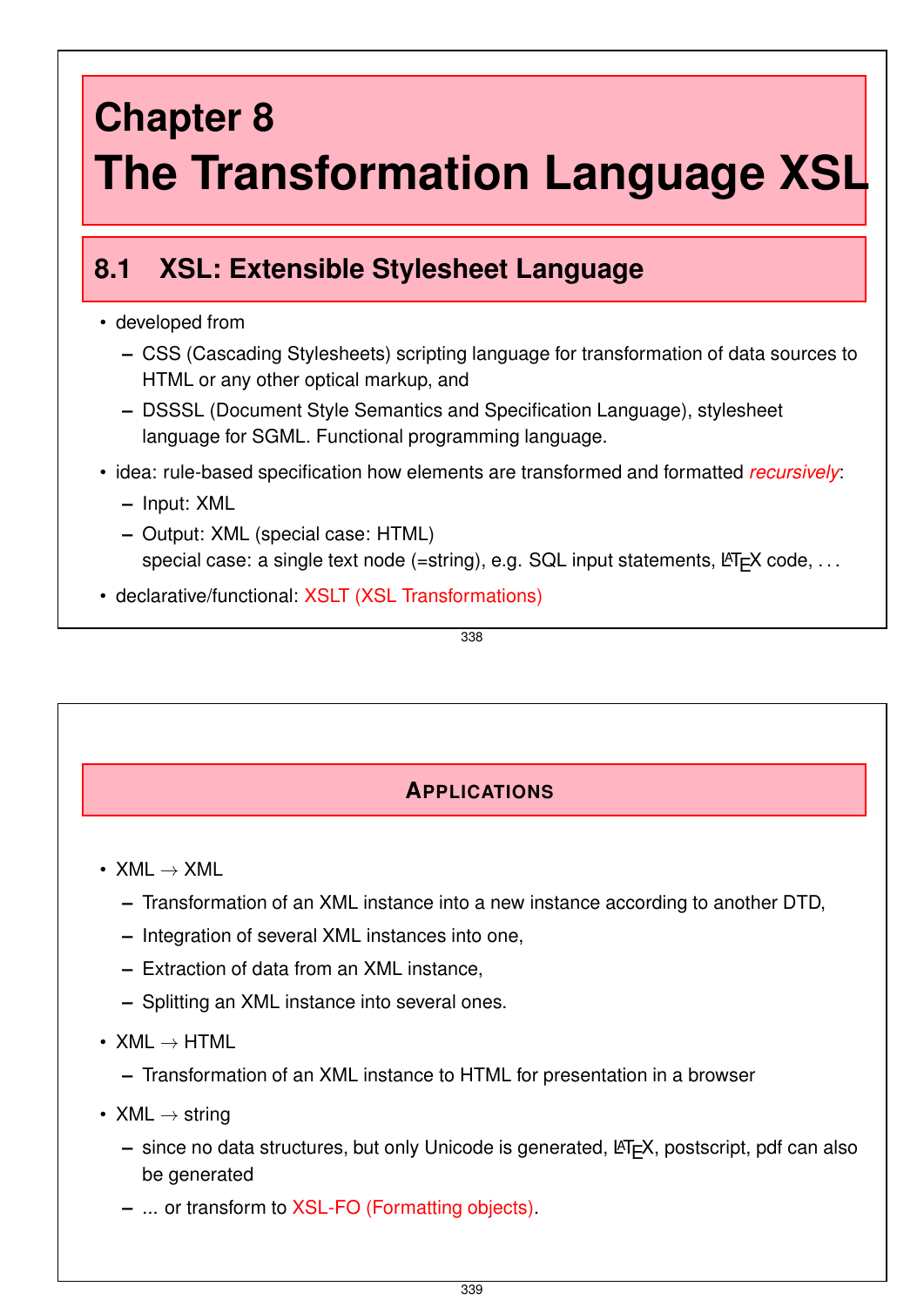## **THE LANGUAGE(S) XSL**

Partitioned into two sublanguages:

- functional programming language: XSLT "understood" by *XSLT-Processors* (e.g. xt, xalan, saxon, xsltproc ...)
- generic language for document-markup: XSL-FO "understood" by XSL-FO-enabled *browsers* that transform the XSL-FO-markup according to an internal specification into a direct (screen/printable) presentation. (similar to LaTeX)
- programming paradigm: self-organizing tree-walking
- XSL itself is written in XML-Syntax. It uses the namespace prefixes "xsl:" and "fo:", bound to http://www.w3.org/1999/XSL/Transform and http://www.w3.org/1999/XSL/Format.
- XSL programs can be seen as XML data.
- it can be combined with other languages that also have an XML-Syntax (and an own namespace).

340

## **APPLICATION: XSLT FOR XML** → **HTML**

• the prolog of the XML document contains an XML processing instruction that specifies the stylesheet to be used:

*<sup>&</sup>lt;*?xml version="1.0"?*<sup>&</sup>gt;*

- *<sup>&</sup>lt;*?xml-stylesheet type="text/xsl" href="mondial-simple.xsl"?*<sup>&</sup>gt;*
- *<sup>&</sup>lt;*!DOCTYPE mondial SYSTEM "mondial.dtd"*<sup>&</sup>gt;*
- *<sup>&</sup>lt;*mondial*<sup>&</sup>gt;* ... *<sup>&</sup>lt;*/mondial*<sup>&</sup>gt;*
- if an (XSL-enabled) browser finds an XML document with a stylesheet instruction, then the XML document is processed according to the stylesheet (by the browser's own XSLT processor), and the result is shown in the browser.

http://dbis.informatik.uni-goettingen.de/Teaching/SSD/XSLT/mondial-with-stylesheet.xml  $\Rightarrow$  click "show source" in the browser

- Remark: not all browsers support the full functionality (id()-function) (recall that this requires accessing the DTD)
- in general, for every main "object type" of the underlying application, there is a suitable stylesheet how to present such documents.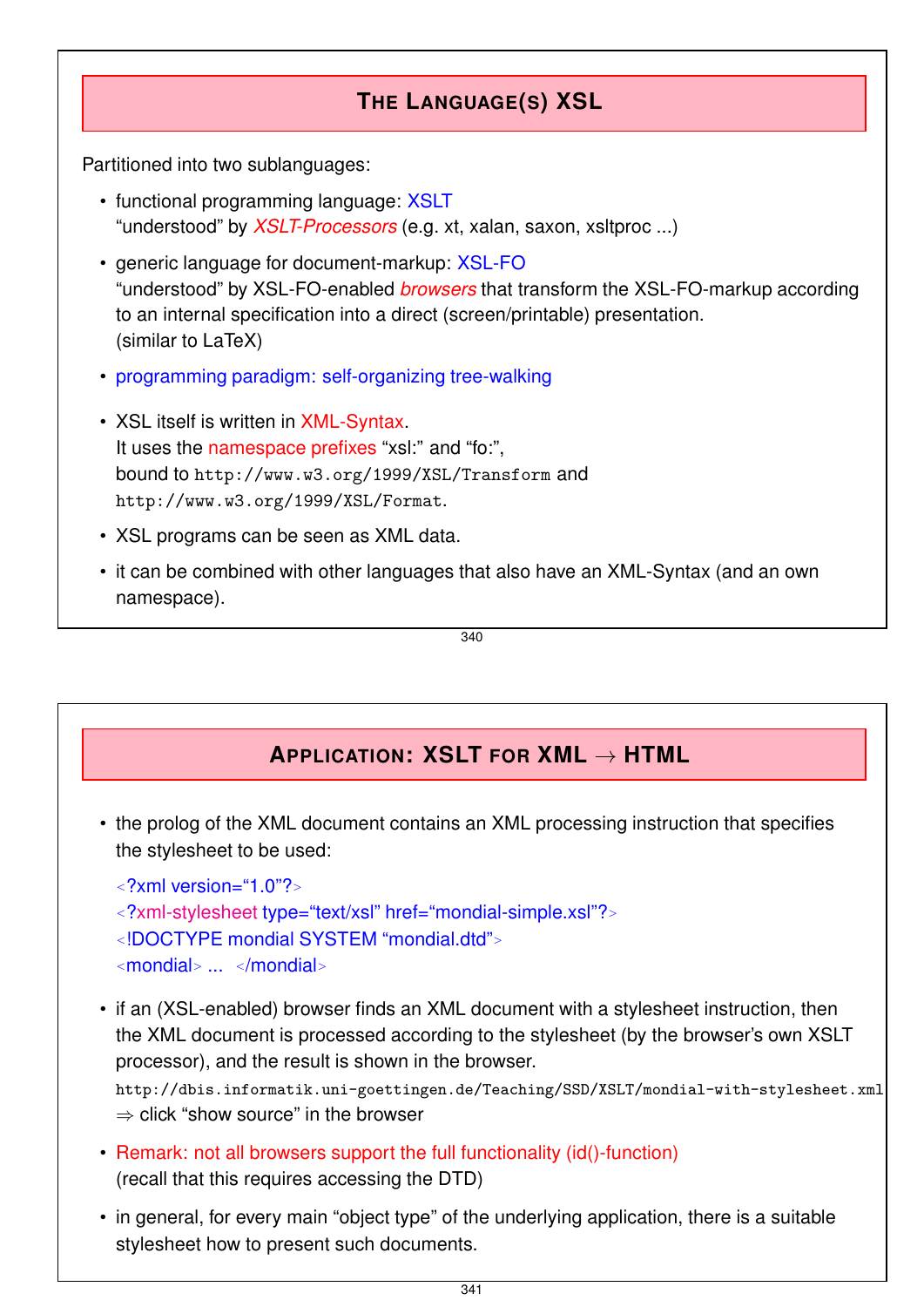## **8.2 XSLT: Syntax and Semantics**

• Each XSL-stylesheet is itself a valid XML document,

```
<?xml version="1.0">
<xsl:stylesheet version="2.0"
   xmlns:xsl="http://www.w3.org/1999/XSL/Transform">
   ...
</xsl:stylesheet>
```
- contains elements of the namespace xsl: that specify the transformation/formatting,
- contains literal XML for generating elements and attributes of the resulting document,
- uses XPath expressions for accessing nodes in an XML document. XPath expressions (mostly) occur as attribute values of *<sup>&</sup>lt;*xsl:...*<sup>&</sup>gt;* elements, (e.g., *<sup>&</sup>lt;*xsl:copy-of select='xpath'/*>*)
- XSL stylesheets/programs recursively generate a result tree from an XML input tree.

```
342
```
## **8.2.1 XSLT: Flow Control by Templates**

The stylesheet consists mainly of *templates* that specify the instructions *how* elements should be processed:

• xsl:template:

*<sup>&</sup>lt;*xsl:template match="*xsl-pattern*"*<sup>&</sup>gt; content <sup>&</sup>lt;*/xsl:template*<sup>&</sup>gt;*

• *xsl-pattern* is an XPath expression without use of "*axis*::" (cf. Slide 199). It indicates for which nodes (e.g. elements or attributes) the template is applicable: a node *x* satisfies *xsl-pattern* if there is some *k* in the document, such that *x* is in the result set of evaluating *xsl-pattern* with *k* as context node. (often, *k* is an ancestor node of *x*, but not always)

(another selection takes place at runtime when the nodes are processed for actually deciding to apply a template to a node).

• *content* contains the XSL statements for generation of a fragment of the result tree.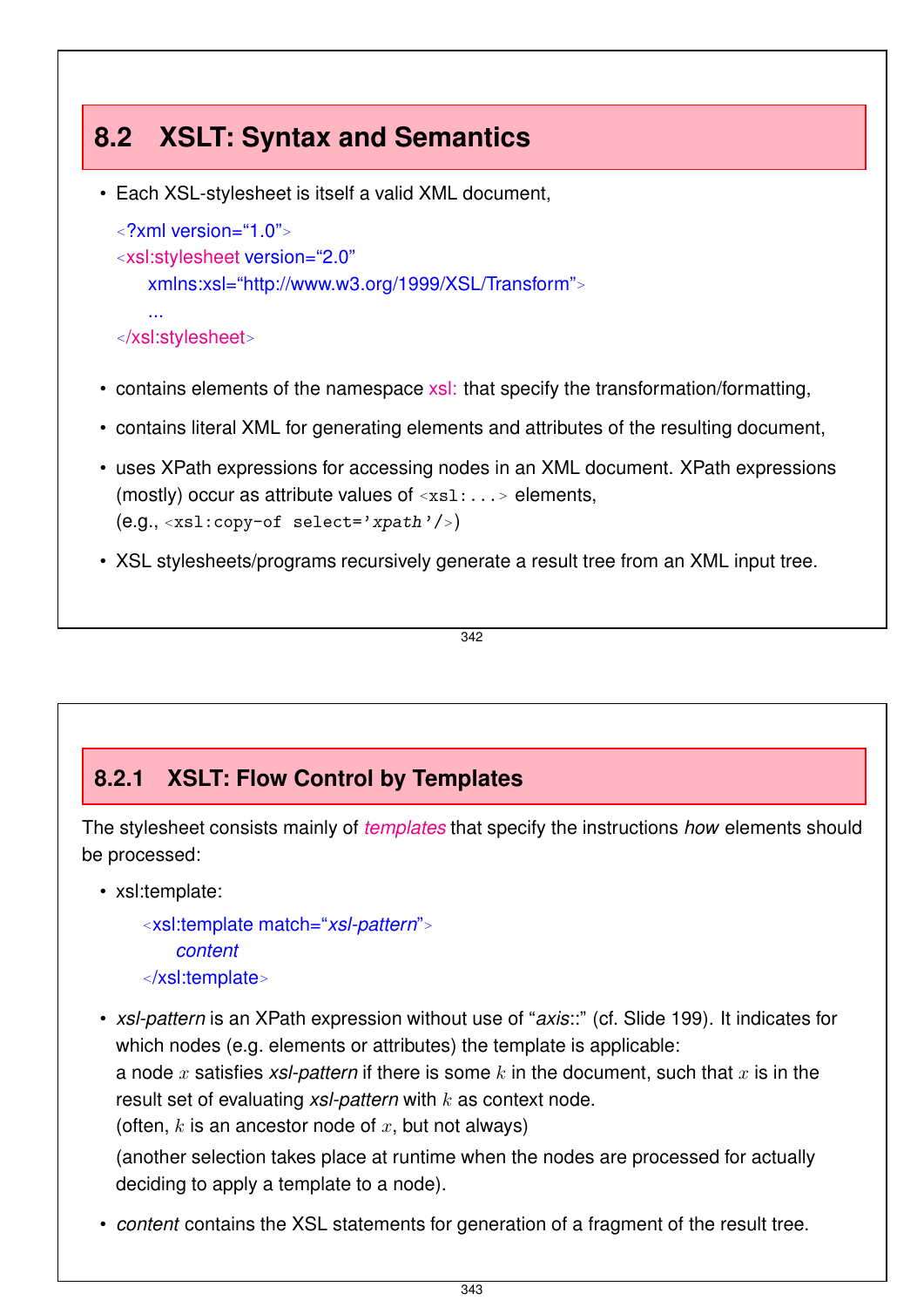## **TEMPLATES**

• *<sup>&</sup>lt;*xsl:template match="city"*<sup>&</sup>gt; <sup>&</sup>lt;*xsl:copy-of select="current()"/*<sup>&</sup>gt; <sup>&</sup>lt;*/xsl:template*<sup>&</sup>gt;* is a template that can be applied to cities and copies them unchanged into the result tree. • *<sup>&</sup>lt;*xsl:template match="lake|river|sea"*<sup>&</sup>gt;* ... *<sup>&</sup>lt;*/xsl:template*<sup>&</sup>gt;* can be applied to waters. • *<sup>&</sup>lt;*xsl:template match="country/province/city"*<sup>&</sup>gt;* ... *<sup>&</sup>lt;*/xsl:template*<sup>&</sup>gt;* can be applied to city elements that are subelements of province elements that in course are subelements of country elements. • *<sup>&</sup>lt;*xsl:template match="id('D')"*<sup>&</sup>gt;* ... *<sup>&</sup>lt;*/xsl:template*<sup>&</sup>gt;* can be applied to the element whose ID is "D". • *<sup>&</sup>lt;*xsl:template match="city[population[last()] *>* 1000000]"*<sup>&</sup>gt;* ... *<sup>&</sup>lt;*/xsl:template*<sup>&</sup>gt;* can be applied to city elements that have more than 1000000 inhabitants.

344

## **EXECUTION OF TEMPLATES: "TREE WALKING"**

• xsl:apply-templates:

*<sup>&</sup>lt;*xsl:apply-templates select="*xpath-expr*"/*<sup>&</sup>gt;*

• *xpath-expr* is an XPath expression that indicates for which elements (starting from the node where the current template is applied as context node) "their" template should be applied.

Note that elements are processed in order of the final axis of the select expression.

- By *<sup>&</sup>lt;*xsl:apply-templates*<sup>&</sup>gt;* elements inside the content of *<sup>&</sup>lt;*xsl:template*<sup>&</sup>gt;* elements, the hierarchical structure of XML documents is processed
	- **–** simplest case (often in XML → HTML): depth-first-search
	- **–** can also be influenced by the "select" attribute: "tree jumping"
- if all subelements should be processed, the "select" attribute can be omitted. *<sup>&</sup>lt;*xsl:apply-templates/*<sup>&</sup>gt;*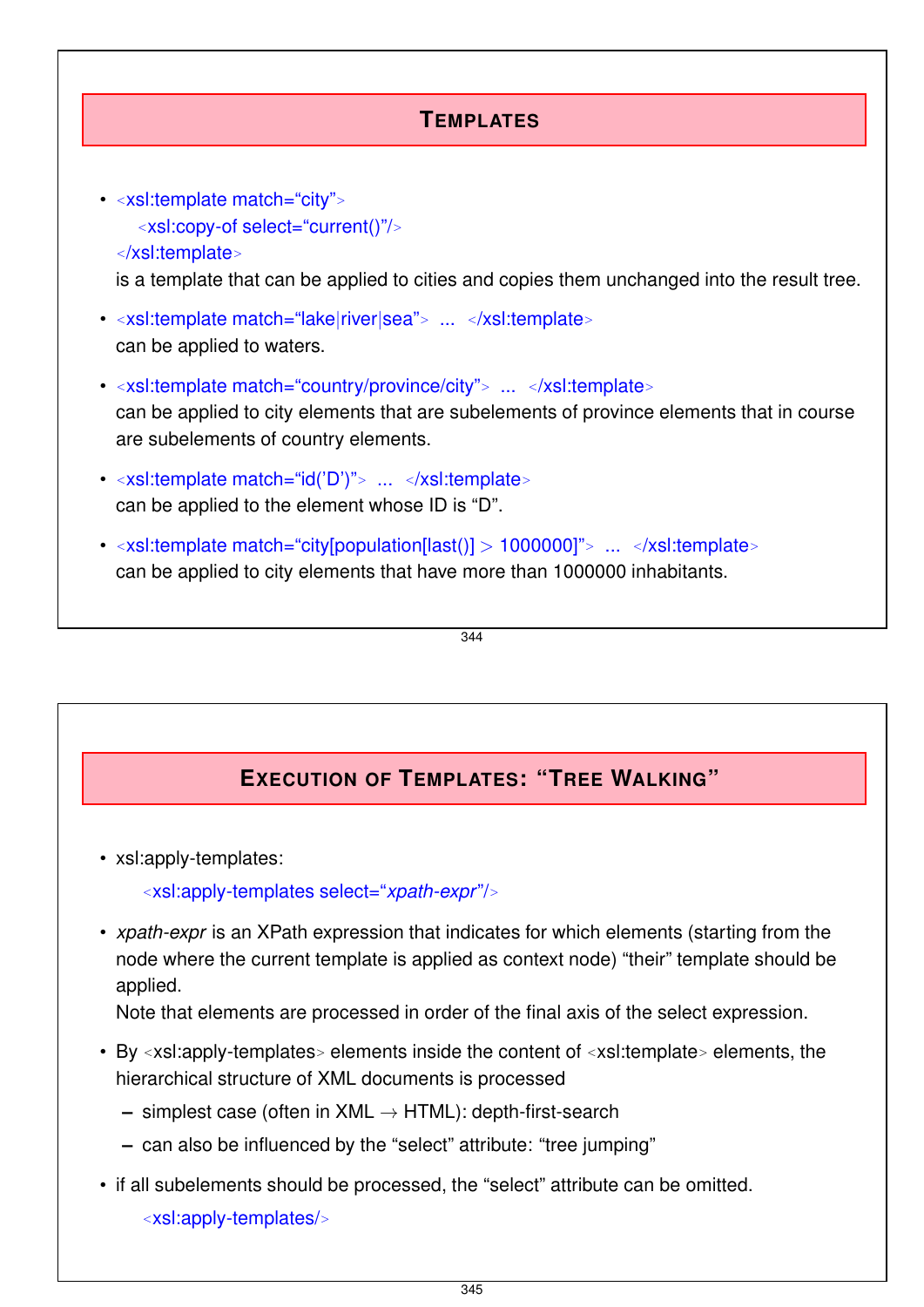## **TEMPLATES**

- *<sup>&</sup>lt;*xsl:apply-templates select="country"/*<sup>&</sup>gt;* processes all country subelements of the current context element.
- *<sup>&</sup>lt;*xsl:apply-templates select="country/city"/*<sup>&</sup>gt;* processes all city subelements of country subelements of the current context element,
- *<sup>&</sup>lt;*xsl:apply-templates select="/mondial//city[population[last()] *>* 1000000]"/*<sup>&</sup>gt;* processes all city elements that are contained in Mondial and whose population is more than 1000000.
- *<sup>&</sup>lt;*xsl:apply-templates select="id(@capital)"/*<sup>&</sup>gt;* processes the element whose ID equals the value of the capital-(reference) attribute of the current context element.
- *<sup>&</sup>lt;*xsl:apply-templates select="located/@province"/*<sup>&</sup>gt;* processes all @province attributes of located elements. This can e.g. be used to change them in a transformation.

346

## **TEMPLATES**

- One template must be applicable to the *document node* or to the *root element* for initiating the processing (both of them can be used):
	- **–** *<sup>&</sup>lt;*xsl:template match="*name\_of\_the\_root\_element*"*<sup>&</sup>gt;*
	- **–** *<sup>&</sup>lt;*xsl:template match="/"*<sup>&</sup>gt;* matches the *document node*; its (only) child is then the root element (e.g., mondial)
	- **–** *<sup>&</sup>lt;*xsl:template match="/\*"*<sup>&</sup>gt;* matches the unique root element (e.g., mondial)
	- **–** *<sup>&</sup>lt;*xsl:template match="\*"*<sup>&</sup>gt;* matches any element (see conflict resolution policies later)

## **RULE-BASED "PROGRAMMING"**

- local semantics: templates as "rules"
- global semantics: built-in implicit tree-walking combines rules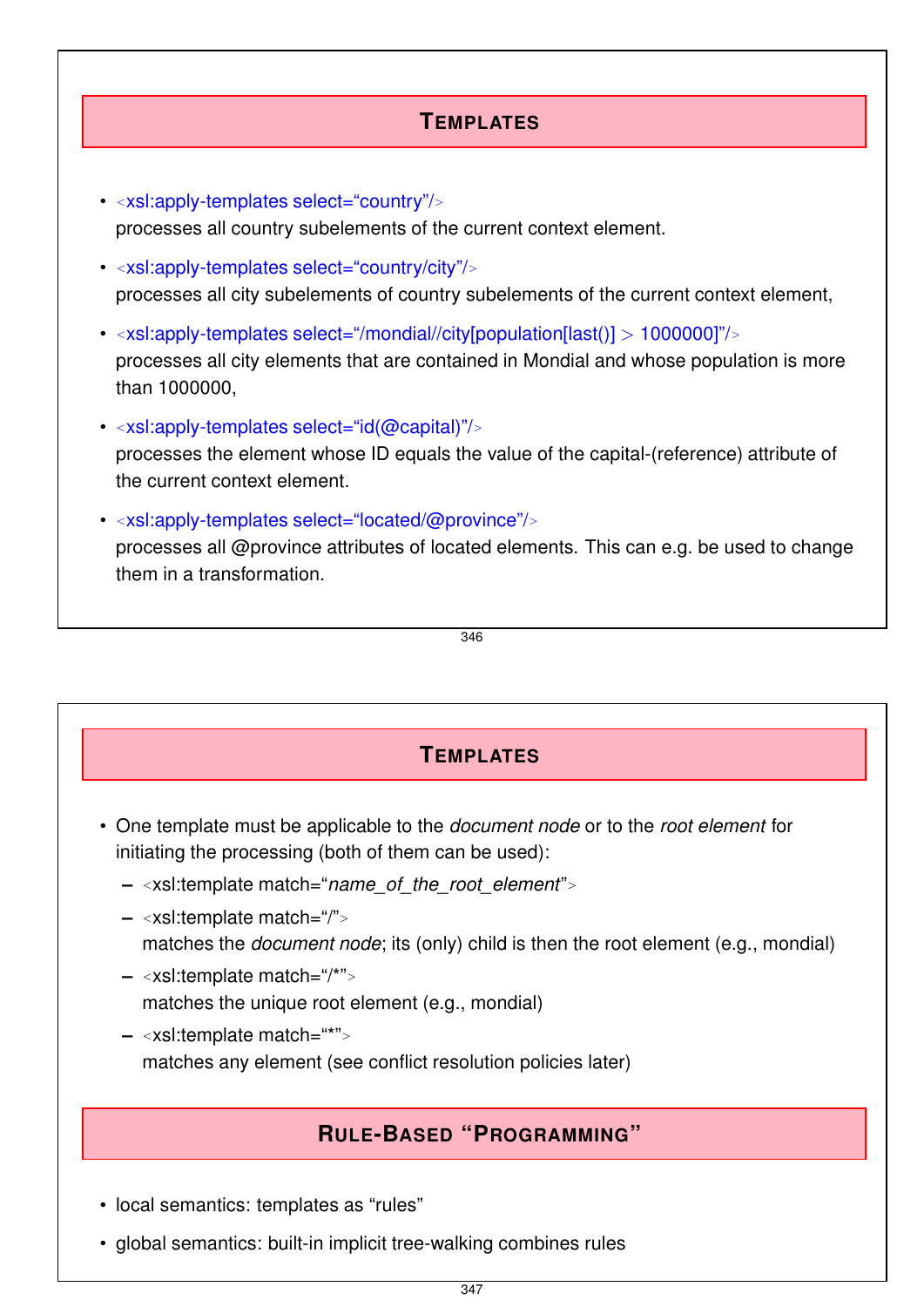### **TEMPLATES: EXAMPLE**

Presentation of the country information as a table  $(\rightarrow HTML)$ 



348

| <b>TEMPLATES: EXAMPLE</b>                                    |                                                              |
|--------------------------------------------------------------|--------------------------------------------------------------|
|                                                              |                                                              |
| Presentation of the country and city information as a table: |                                                              |
|                                                              | <xsl:stylesheet <="" th="" version="2.0"></xsl:stylesheet>   |
|                                                              | xmlns:xsl="http://www.w3.org/1999/XSL/Transform">            |
|                                                              | <xsl:template match="mondial"></xsl:template>                |
|                                                              | <html><br/>&gt;body&gt;<table></table></html>                |
|                                                              | <xsl:apply-templates select="country"></xsl:apply-templates> |
|                                                              |                                                              |

|  |  |
|  |  |
|  | | |  | |
|  | | |
|  | | |
|  | | |
|  | | |
|  | | |
|  |  |
|  | $\langle$ /td> |
|  | $\langle$ /tr> |
|  |  |
|  |  |
|  | |  | | --- | |
|  | | |
|  |  |
|  | $\langle t, d \rangle$ |
|  | $\langle$ /tr> |
|  |  |
|  |  |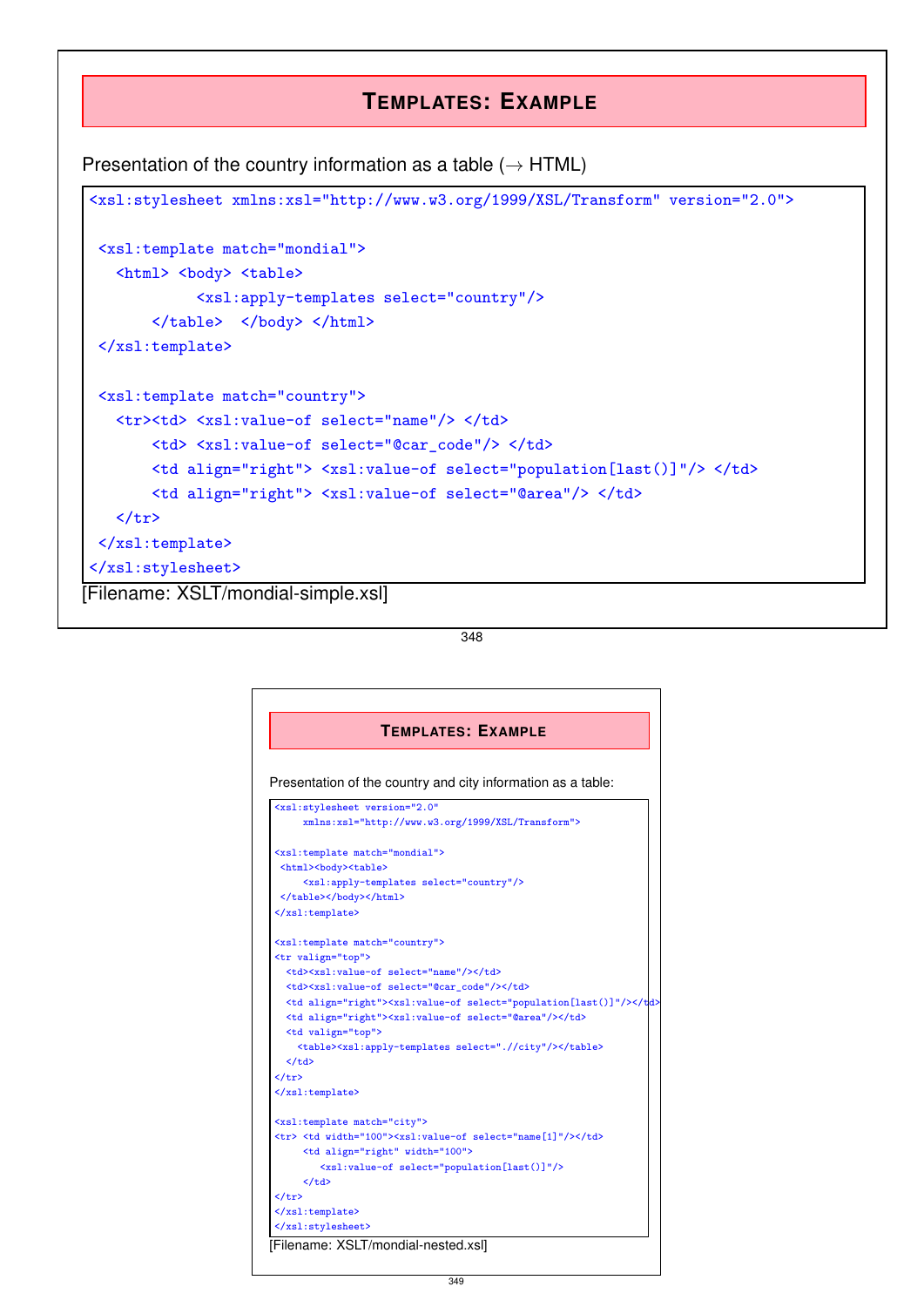## **TEMPLATES: EXAMPLE**

The following (transformation:  $XML \rightarrow XML$ ) stylesheet copies all country and city elements from Mondial and outputs first all country elements, and then all city elements as top-level elements:

```
<xsl:stylesheet version="2.0" xmlns:xsl="http://www.w3.org/1999/XSL/Transform">
   <!-- Template that copies elements -->
   <xsl:template match="city|country">
      <xsl:copy-of select="current()"/>
   </xsl:template>
   <xsl:template match="mondial">
      <!-- apply templates: first countries -->
      <xsl:apply-templates select="/mondial/country">
      <!-- apply templates: then cities -->
      <xsl:apply-templates select="//country/city | //country/province/city"/>
   </xsl:template>
</xsl:stylesheet>
```
#### 350

### **TEMPLATES**

### Difference between:

- 1. *<sup>&</sup>lt;*xsl:template match="*xsl-pattern*"*<sup>&</sup>gt; content <sup>&</sup>lt;*/xsl:template*<sup>&</sup>gt;*
- 2. *<sup>&</sup>lt;*xsl:apply-templates select="*xpath-expr*"/*<sup>&</sup>gt;*
	- select="..." is evaluated wrt. the current context node (selects which elements are addressed by the given XPath expression),
	- match="..." is evaluated wrt. the document structure starting from "below" (checks if the document structure matches with the pattern),
	- xsl:apply-templates selects nodes for application by its *xpath-expr*, and then the suitable templates are applied,
	- the order of templates has no effect on the order of application (document order of the selected nodes).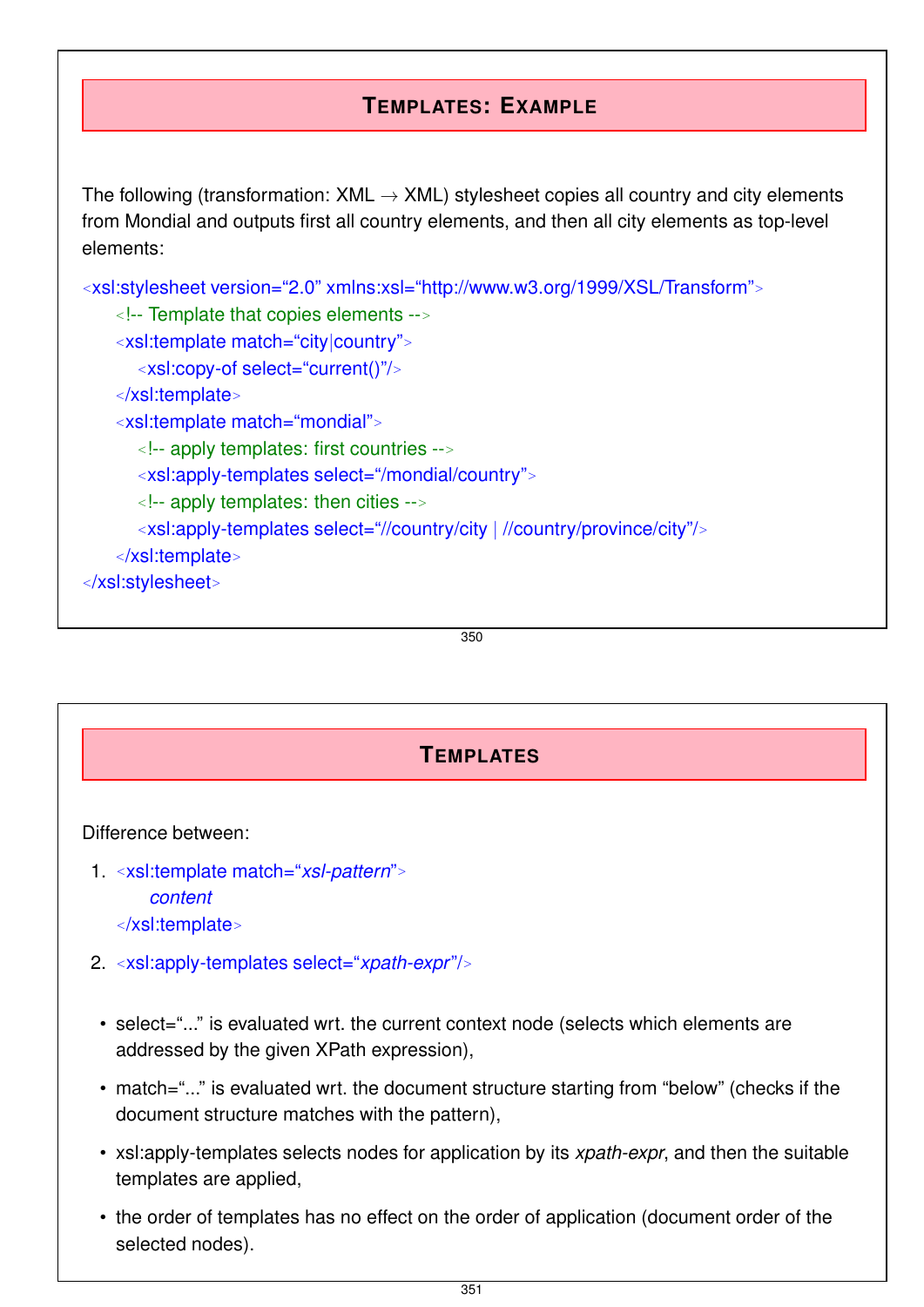

#### 352

### **CONFLICTS BETWEEN TEMPLATES**

When using non-disjoint match-specifications of templates (e.g.  $\star$ , city, country/city, city[population[last()]*>*1000000]) (including possibly templates from imported stylesheets), several templates are probably applicable.

- in case that during processing of an *<sup>&</sup>lt;*xsl:apply-templates*>*-command several templates are applicable, the one with the most specific match-specification is chosen.
- defined by *priority rules* in the XSLT spec.
- <xsl:template match="..." priority="n"> for manually resolving conflicts between incomparable patterns.

### Overriding (since XSLT 2.0)

The above effect is similar to *overriding* of methods in object-oriented concepts: always take the most specific implementation

- *<sup>&</sup>lt;*xsl:next-match*>*: apply the next-lower-specific rule (among those defined in the same stylesheet)
- *<sup>&</sup>lt;*xsl:apply-imports*>*: apply the next-lower-specific rule (among those defined in imported stylesheets (see later))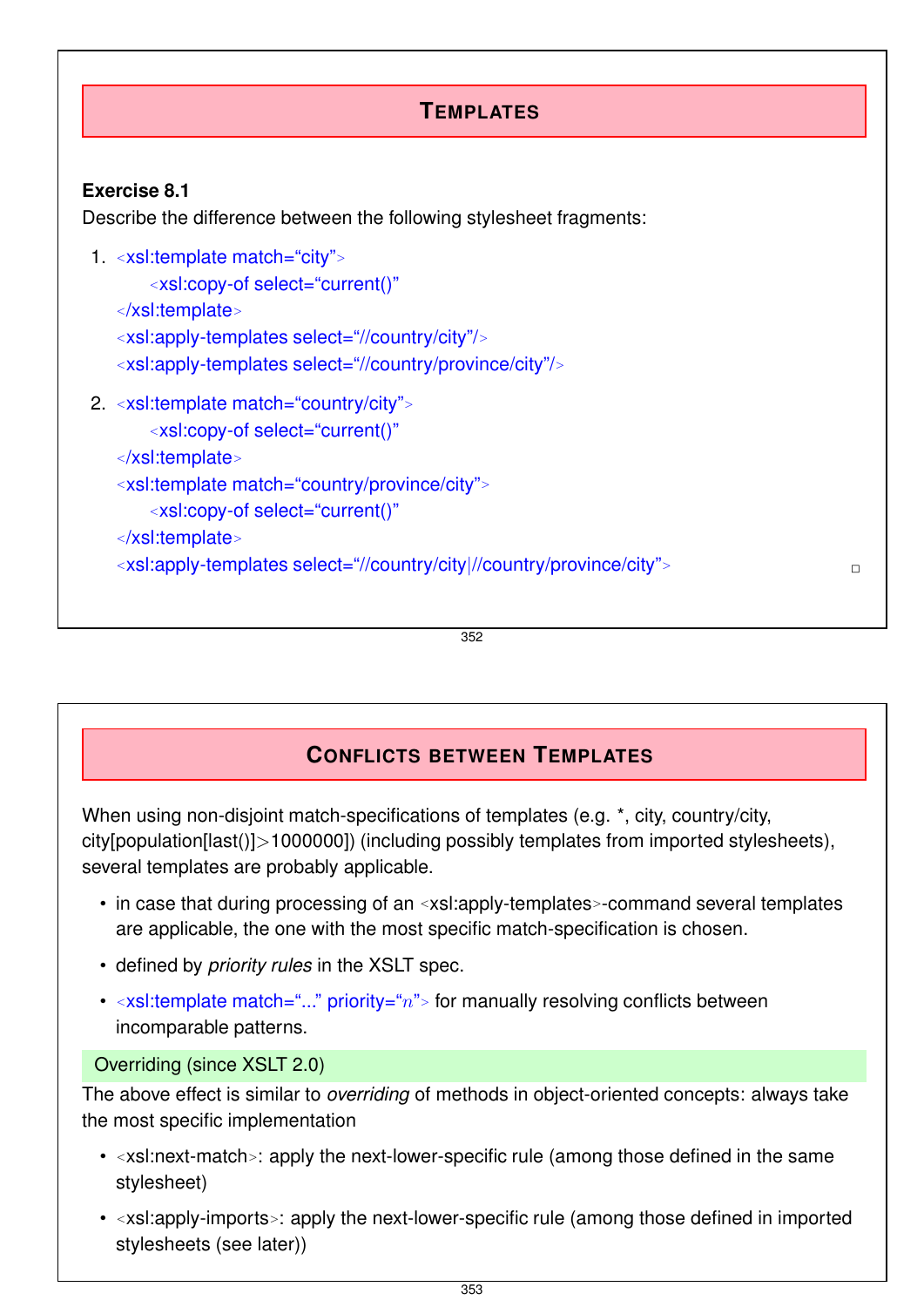## **RESOLVING TEMPLATE CONFLICTS MANUALLY**

Process a node with different templates depending on situation:

• associating "modes" with templates and using them in apply-templates

```
<xsl:stylesheet xmlns:xsl="http://www.w3.org/1999/XSL/Transform"
                 version="2.0">
<xsl:output method="xml" indent="yes"/>
<xsl:template match="mondial">
  <xsl:apply-templates select="country[@area>1000000]"/>
  ... and now the second part ...
  <xsl:apply-templates select="country[@area>1000000]" mode="bla"/>
\langle xsl:template \rangle<xsl:template match="country">
  <firsttime> <xsl:value-of select="name"/> </firsttime>
\langle xsl:template \rangle<xsl:template match="country" mode="bla">
  <secondtime> <xsl:value-of select="name"/> </secondtime>
\langle xsl:template\rangle</xsl:stylesheet>
[Filename: XSLT/mondial-modes.xsl]
```
354

## **NAMED TEMPLATES**

Named templates serve as macros and can be called by their name.

• xsl:template with "name" attribute:

*<sup>&</sup>lt;*xsl:template name="*name*"*<sup>&</sup>gt; content <sup>&</sup>lt;*/xsl:template*<sup>&</sup>gt;*

- **–** *name* is an arbitrary name
- **–** *content* contains xsl-statements, e.g. xsl:value-of, which are evaluated against the current context node.
- xsl:call-template

*<sup>&</sup>lt;*xsl:call-template name="*name*"/*<sup>&</sup>gt;*

• Example: Web pages – templates for upper and left menus etc.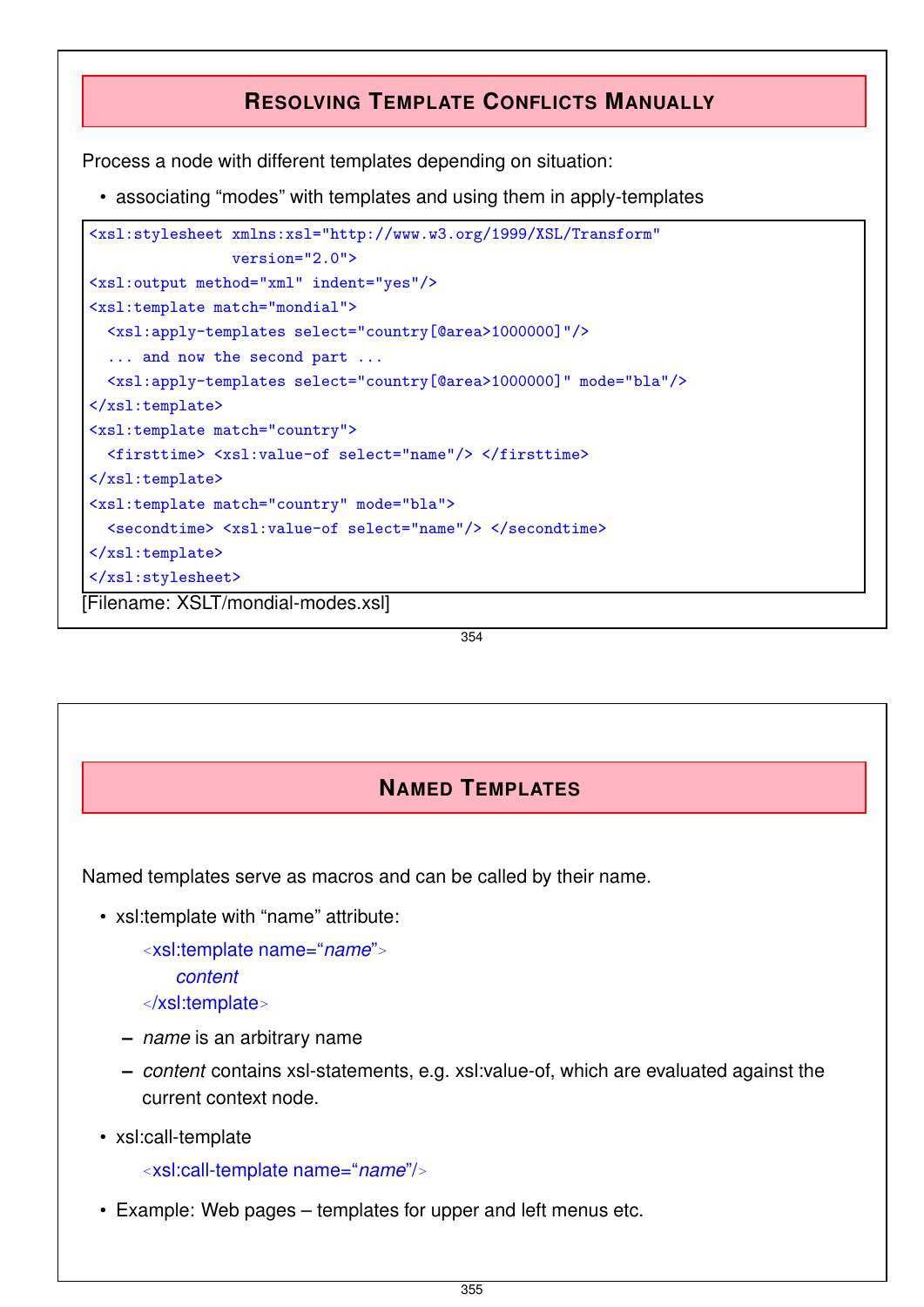## **DEFAULT TEMPLATES**

- there is a built-in set of *default templates* that apply if the program does not specify a template:
- altogether they return *the string value of a node*

```
<xsl:template match="*|/">
  <xsl:apply-templates/>
\langle xsl:template \rangle<xsl:template match="text()|@*">
  <xsl:value-of select="."/>
</xsl:template>
```
- they have lowest priority ("imported before any stylesheet")
- one can e.g. use their recursive behavior and override only some of them.
- they also apply when called in some mode *m* and there is no user-defined template.
- behavior equivalent to the following:

356

```
Default Templates: Example
```
- recurse by default through all children, not through the attributes.
- do not do that for cities, but output only their country attribute (when the default template *is* invoked for an attribute, then it outputs its value)

```
<xsl:stylesheet xmlns:xsl="http://www.w3.org/1999/XSL/Transform"
                 version="2.0">
<xsl:template match="city">
  <xsl:apply-templates select="@country"/>
\langle xsl:template \rangle</xsl:stylesheet>
```
[Filename: XSLT/default-example.xsl]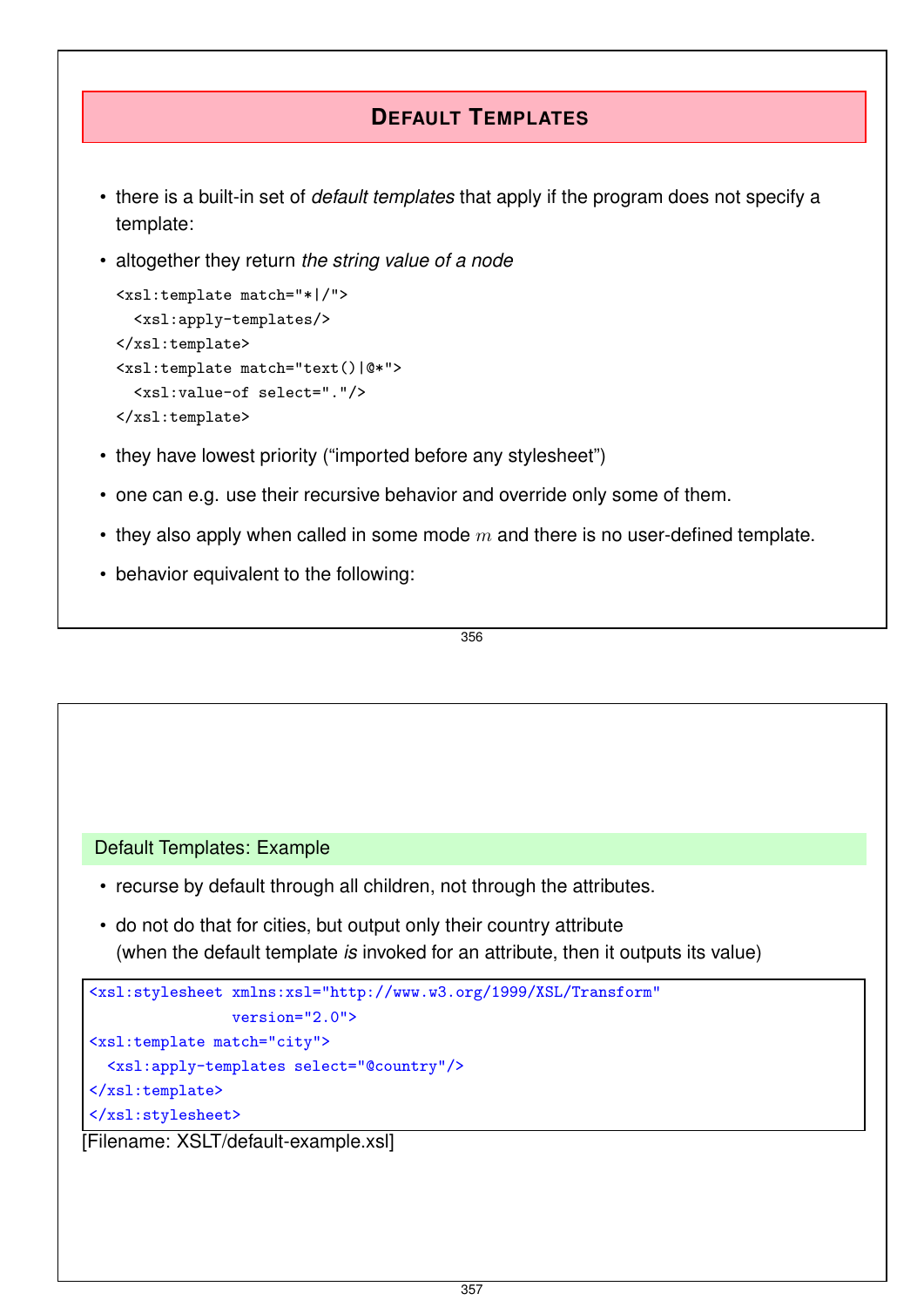## **8.2.2 XQuery and XSLT**

- both are declarative, functional languages ...
- ... with completely different strategies:
	- **–** XQuery: nesting of the return-statement directly corresponds to the structure of the result
	- **–** XSLT: the nested processing of templates yields the structure of the result.

### XSLT

- modular structure of the stylesheets
- extensibility and reuse of templates
- flexible, data-driven evaluation

### XQuery

- better functionality for joins (for \$a in ..., \$b in ...)
- XSLT: joins must be programmed explicitly as nested loops (xsl:for-each)

358

## **TRANSLATION XSLT** → **XQUERY**

- each template is transformed into an FLWR statement,
- inner template-calls result in nested FLWR statements inside the return-clause
- genericity of e.g. *<sup>&</sup>lt;*apply-templates/*<sup>&</sup>gt;* cannot be expressed in XQuery since it is not known which template is activated
- $\Rightarrow$  the more flexible the schema (documents), the more advantages show up for XSLT.

### **Exercise 8.2**

• Give XQuery queries that do the same as mondial-simple.xsl and mondial-nested.xsl.

359

• Give an XQuery query that does the same as the stylesheet on Slide 350.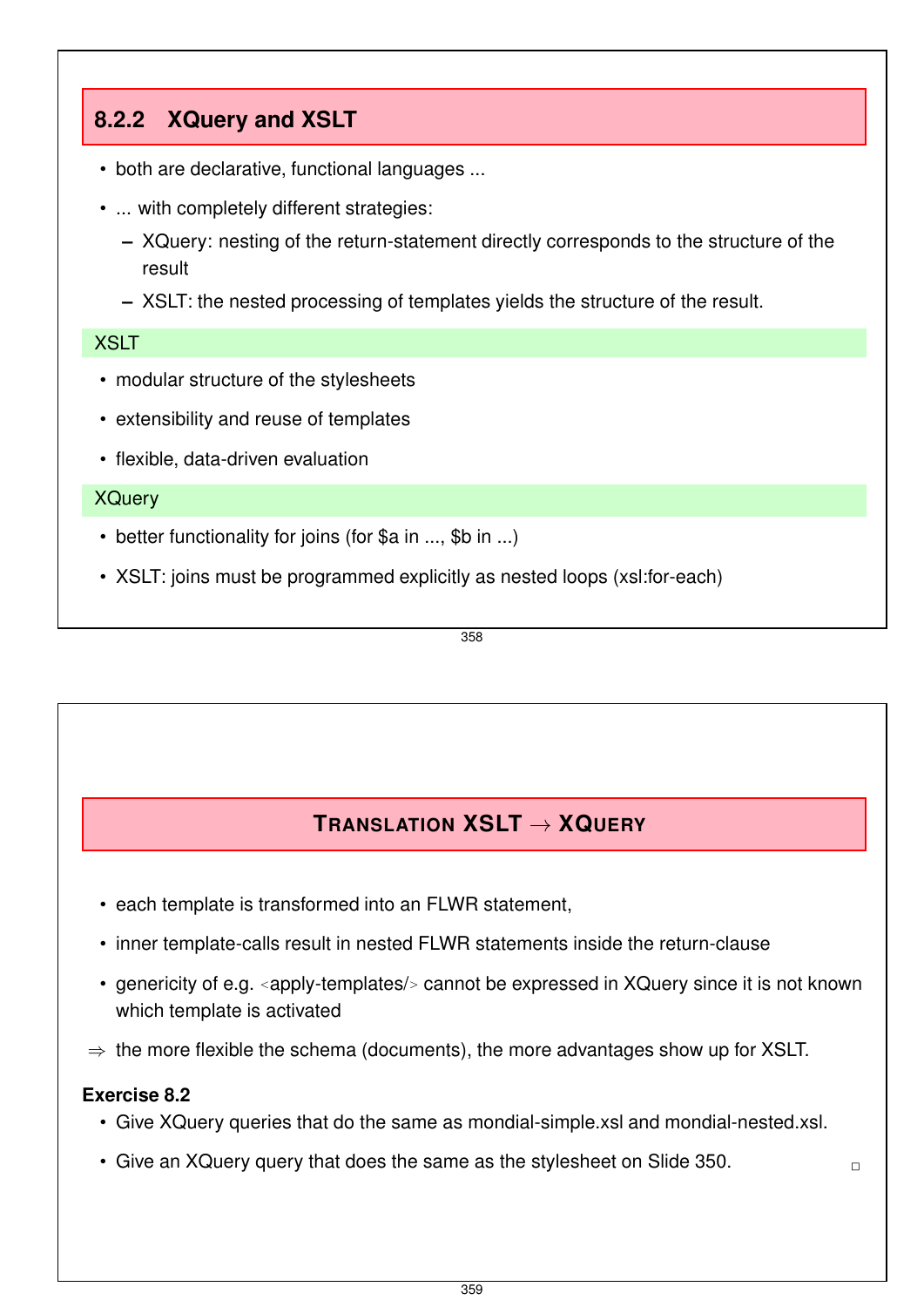## **8.2.3 XSLT: Generation of the Result Tree**

Nodes can be inserted into the result tree by different ways:

- literal XML values and attributes,
- copying of nodes and values from the input tree,
- generation of elements and attributes by constructors.

### Configuring Output Mode

• recommended, top level element (see xsl doc. for details): *<sup>&</sup>lt;*xsl:output method="xml|html|xhtml|text" indent="yes|no"/*<sup>&</sup>gt;* (not yet supported by all XSLT tools; saxon has it)

#### Generation of Structure and Contents by Literal XML

- All tags, elements and attributes in the content of a template that do not belong to the xsl-namespace (or to the local namespace of an xsl-tool), are literally inserted into the result tree.
- with <xsl:text> *some\_text*</xsl:text>, text can be inserted explicitly (whitespace, e.g. when generating IDREFS attributes).

360

## **GENERATION OF THE RESULT TREE**

### Copying from the Input Tree

• *<sup>&</sup>lt;*xsl:copy*>contents<*/xsl:copy*<sup>&</sup>gt;*

copies the current context node (i.e., its "hull"): all its namespace nodes, but *not* its attributes and subelements (note that contents can then be generated separately).

• *<sup>&</sup>lt;*xsl:copy-of select="*xpath-expr*"/*<sup>&</sup>gt;*

copies the result of *xpath-expr* (applied to the current context) unchanged into the result tree.

(Note: if the result is a sequence of complex subtrees, it is completely copied, no need for explicit recursion.)

• *<sup>&</sup>lt;*xsl:value-of select="*xpath-expr*" [separator="*char*"]/*<sup>&</sup>gt;*

generates a text node with the string value of the result of *xpath-expr*.

(Note: if the result is a sequence of complex subtrees, the string value is computed *recursively* as the concatenation of all text contents.)

If the result is a sequence, the individual results are separated by *char* (default: space). [note: the latter changed from XSLT 1.0 (apply only to 1st node) to 2.0]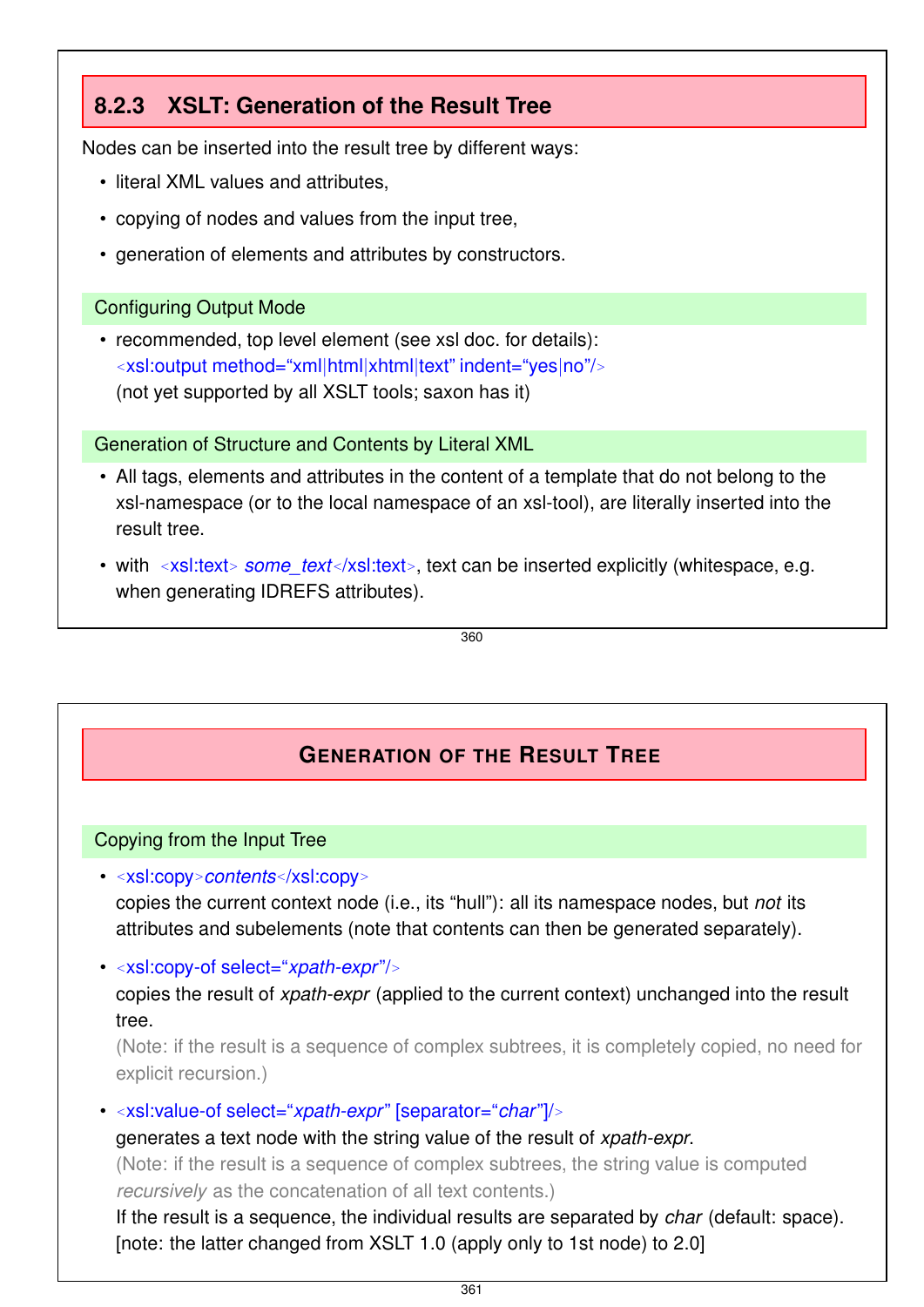## **GENERATION OF THE RESULT TREE**

### **Example:**

```
<xsl:template match="city">
    <mycity>
      <xsl:value-of select="name[1]"/>
      <xsl:copy-of select="latitude|longitude"/>
    </mycity>
</xsl:template>
```
- generates a mycity element for each city element,
- the name is inserted as text content,
- the subelements latitude and longitude are copied:

```
<mycity>Berlin
  <latitude>52.45</latitude>
  <longitude>13.3</longitude>
</mycity>
```
362

## **GENERATION OF THE RESULT TREE: INSERTING ATTRIBUTE VALUES**

For inserting attribute values,

```
<xsl:value-of select="xpath-expr"/>
```
cannot be used *directly*. Instead, XPath expressions have to be enclosed in {...}:

```
<xsl:template match="city">
    <mycity key="{@id}">
      <xsl:value-of select="name[1]"/>
      <xsl:copy-of select="latitude|longitude"/>
    </mycity>
</xsl:template>
```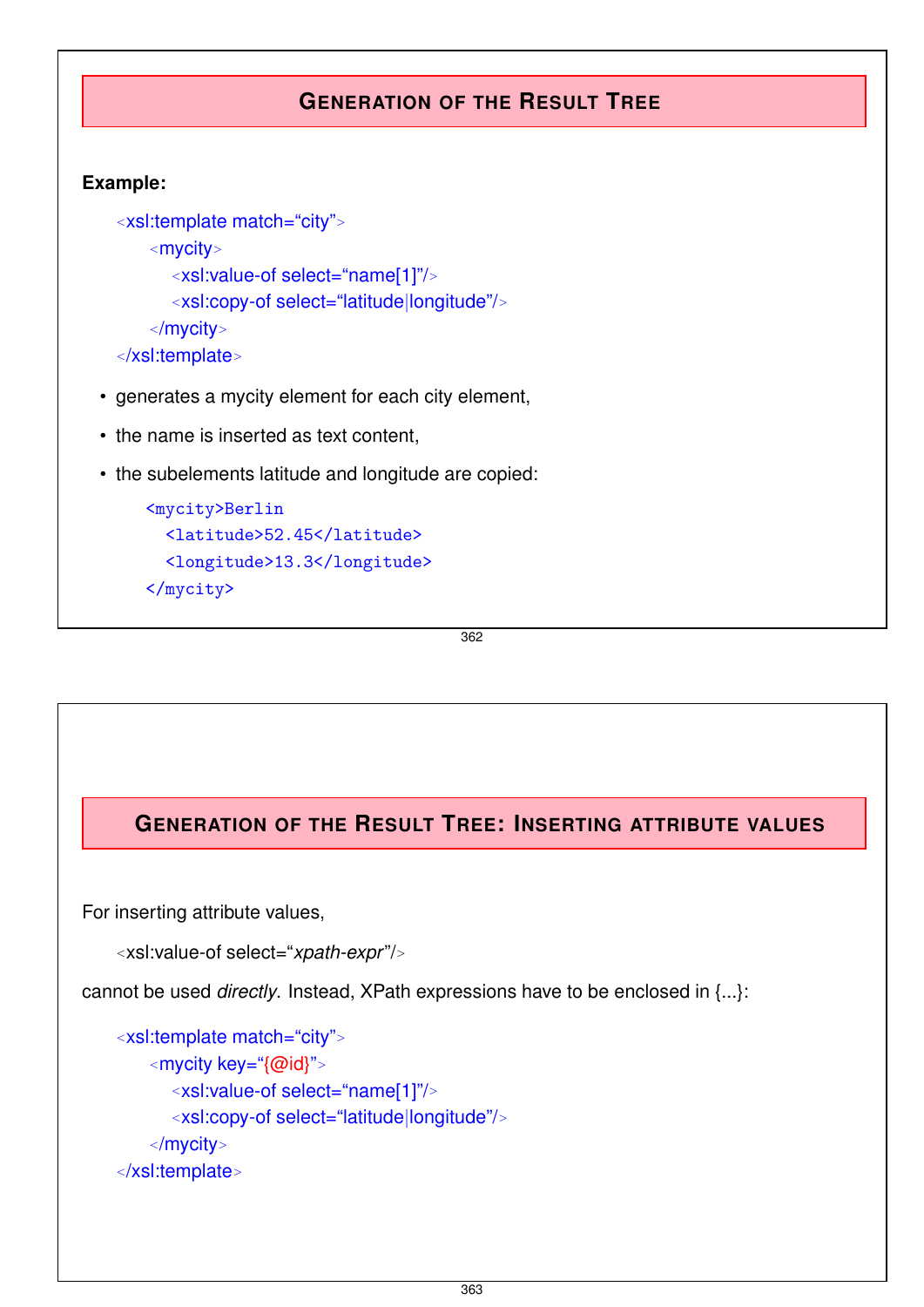## **GENERATION OF THE RESULT TREE**

### **Example:**

```
<xsl:template match="city">
    <mycity source="mondial"
           country="{ancestor::country/name[1]}">
       <xsl:apply-templates/>
   </mycity>
</xsl:template>
```
- generates a "mycity" element for each "city" element,
- constant attribute "source",
- attribute "country", that indicates the country where the city is located,
- all other attributes are omitted.
- for all subelements, suitable templates are applied.

364

## **XSLT: GENERATION OF THE RESULT TREE**

### Generation of Elements and Attributes

• *<sup>&</sup>lt;*xsl:element name="*xpath-expr*"*<sup>&</sup>gt; content*

### *<sup>&</sup>lt;*/xsl:element*<sup>&</sup>gt;*

generates an element of element type *xpath-expr* in the result tree, the content of the new element is *content*. This allows for computing element names.

• *<sup>&</sup>lt;*xsl:attribute name="*xpath-expr*"*<sup>&</sup>gt;*

```
content
```
### *<sup>&</sup>lt;*/xsl:attribute*<sup>&</sup>gt;*

generates an attribute with name *xpath-expr* and value *content* which is added to the surrounding element under construction.

• With *<sup>&</sup>lt;*xsl:attribute-set name="*name*"*<sup>&</sup>gt;* xsl:attribute\* *<sup>&</sup>lt;*/xsl:attribute-set*<sup>&</sup>gt;* attribute sets can be predefined. They are used in xsl:element by use-attribute-sets="attr-set<sub>1</sub> ... attr-set<sub>n</sub>"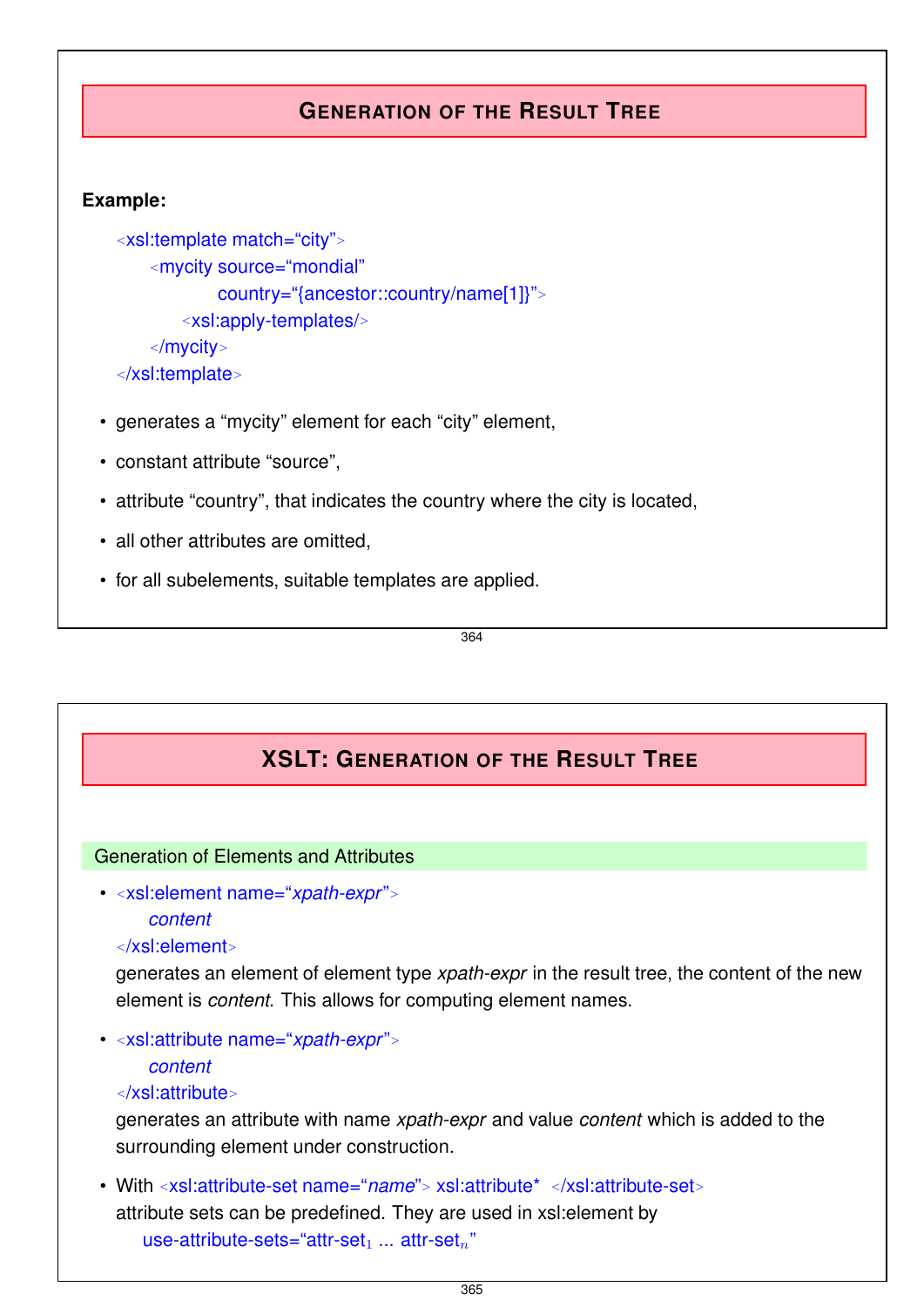## **GENERATION OF IDREFS ATTRIBUTES** • XML source: "border" subelements of "country" with an IDREF attribute "country": *<sup>&</sup>lt;*border country="*car\_code*" length="..."*<sup>&</sup>gt;* • result tree: IDREFS attribute country/@neighbors that contains all neighboring countries • two ways how to do this (both require XSLT 2.0) <xsl:stylesheet xmlns:xsl="http://www.w3.org/1999/XSL/Transform" version="2.0"> <xsl:template match="\*"><xsl:apply-templates select="country"/></xsl:template> <xsl:template match="country"> <country neighbors1="{border/@country}"> <!-- note: adds whitespace as separator --> <xsl:attribute name="neighbors2"> <xsl:value-of select="border/@country"/> <!-- default separator: whitespace --> </xsl:attribute> </country> </xsl:template></xsl:stylesheet> [Filename: XSLT/mondial-neighbors.xsl]

366

## **8.2.4 XSLT: Control Structures**

... so far the "rule-based", clean XSLT paradigm with implicit recursive semantics:

- templates: recursive control of the processing
- ... further control structures inside the content of templates:
	- iterations/loops
	- branching

## **DESIGN OF XSLT COMMAND ELEMENTS**

- semantics of these commands as in classical programming languages (Java, C, Pascal, Basic, Cobol, Algol)
- Typical XML/XSLT design: element as a command, further information as attributes or in the content (i.e., iteration specification, test condition, iteration/conditional body).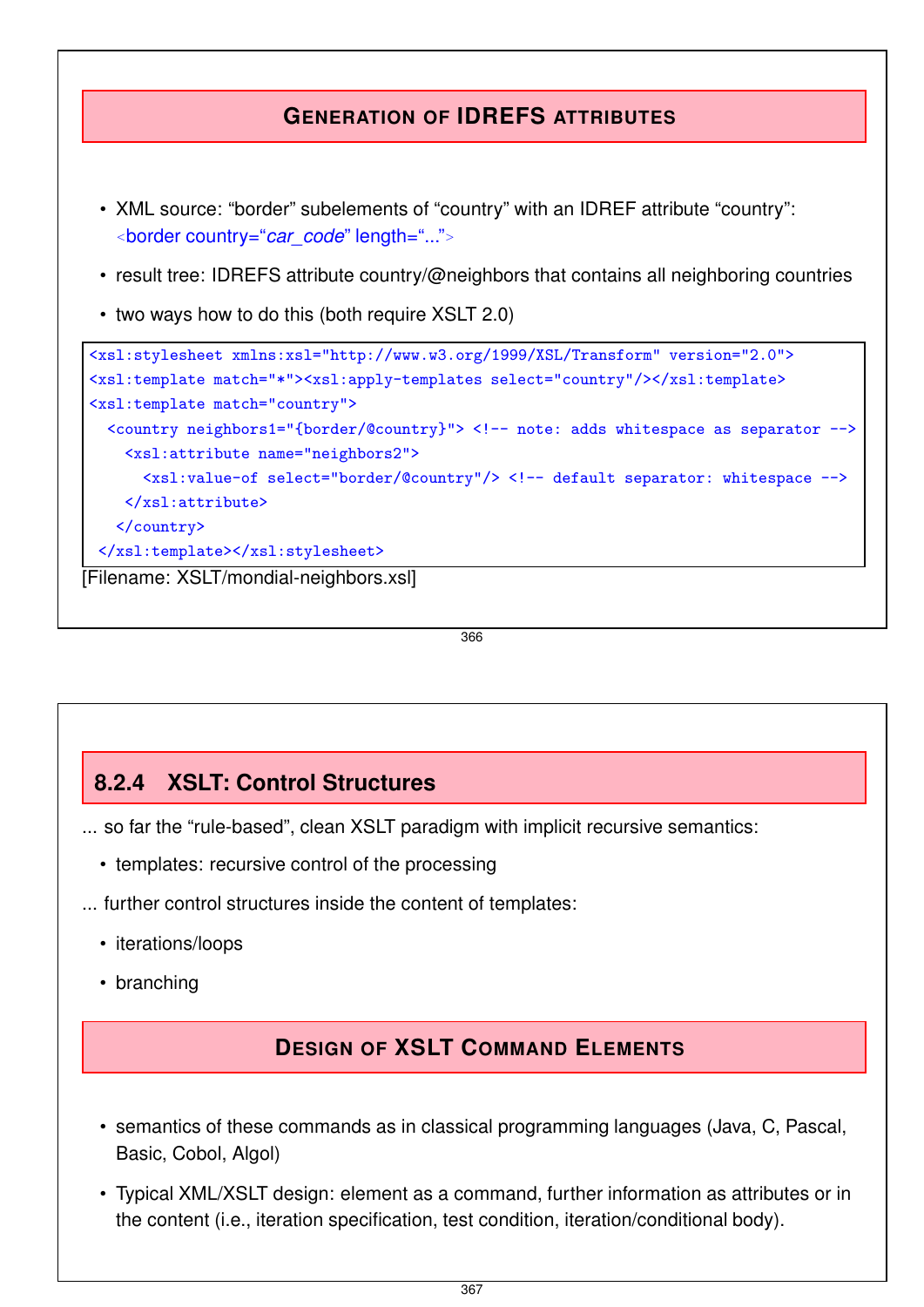## **ITERATIONS**

For processing a list of subelements or a multi-valued attribute, local iterations can be used:

*<sup>&</sup>lt;*xsl:for-each select="*xpath-expr*"*<sup>&</sup>gt; content <sup>&</sup>lt;*/xsl:for-each*<sup>&</sup>gt;*

- inside an iteration the "iteration subject" is not bound to a variable (like in XQuery as for \$x in *xpath-expression*), but
- the current node is that from the xsl:for-each, not the one from the surrounding xsl:template
- an xsl:for-each iteration can also be used for implementing behavior that is different from the templates "matching" the elements (instead of using modes).



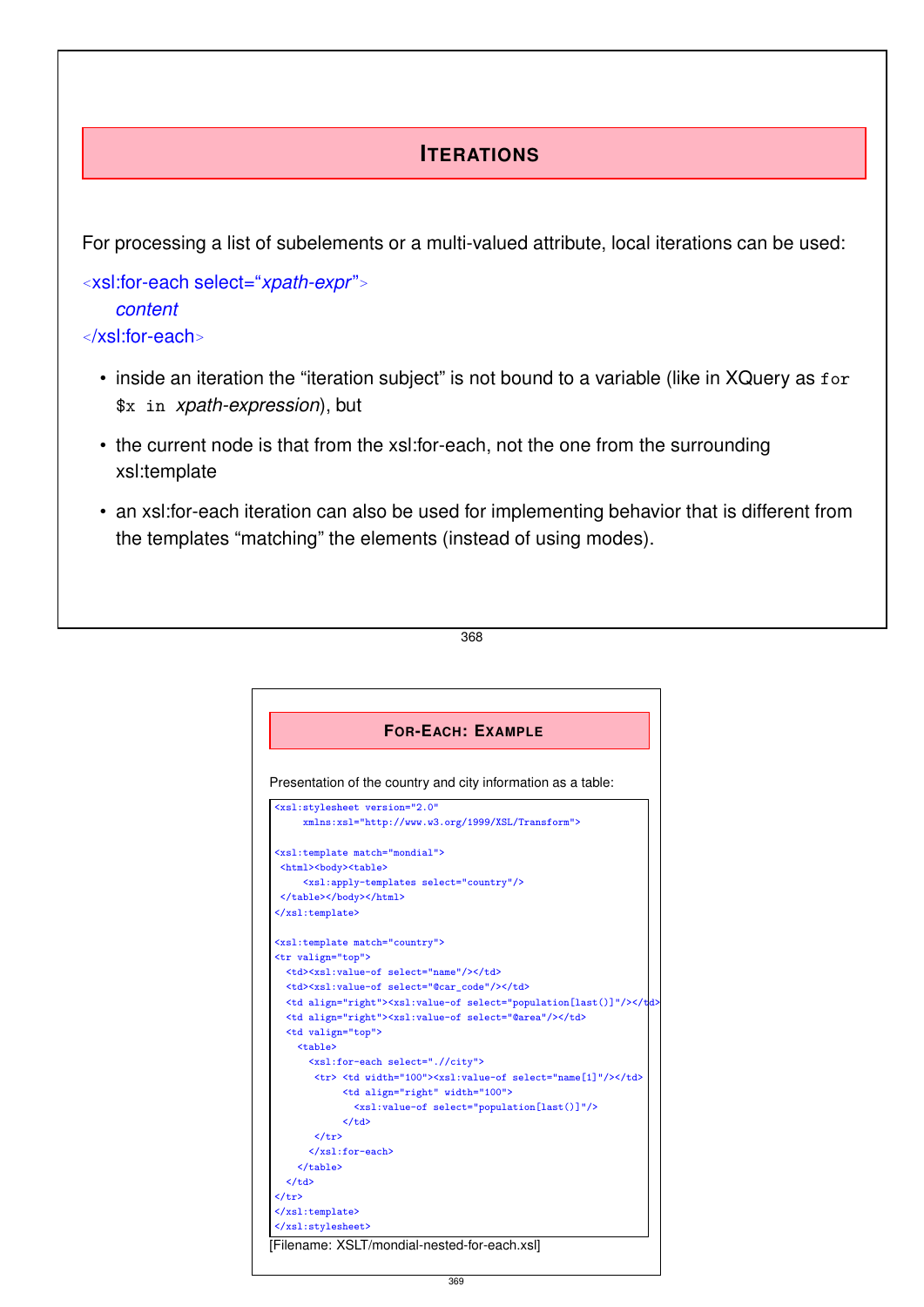## **XSLT: CONDITIONAL PROCESSING**

```
• Simple Test:
  <xsl:if test="predicate"> content </xsl:if>
```
### **Example:**

```
<xsl:template match="country">
  <table>
     <tr> <th colspan="2"> <xsl:value-of select="name"> </th>
     </tr>
     <xsl:if test="@area">
        <tr>
           <td> Area: </td>
           <td> <xsl:value-of select="@area"> </td>
        </tr>
     </xsl:if>
     .
.
.
  </table>
</xsl:template>
```
370

## **XSLT: CONDITIONAL PROCESSING**

```
• Multiple alternatives:
```

```
<xsl:choose>
    <xsl:when test="predicate1">
       content<sup>1</sup>
    </xsl:when>
    <xsl:when test="predicate2">
       content<sub>2</sub>
    </xsl:when>
    ...
    <xsl:otherwise>
       contentn+1
    </xsl:otherwise>
```

```
</xsl:choose>
```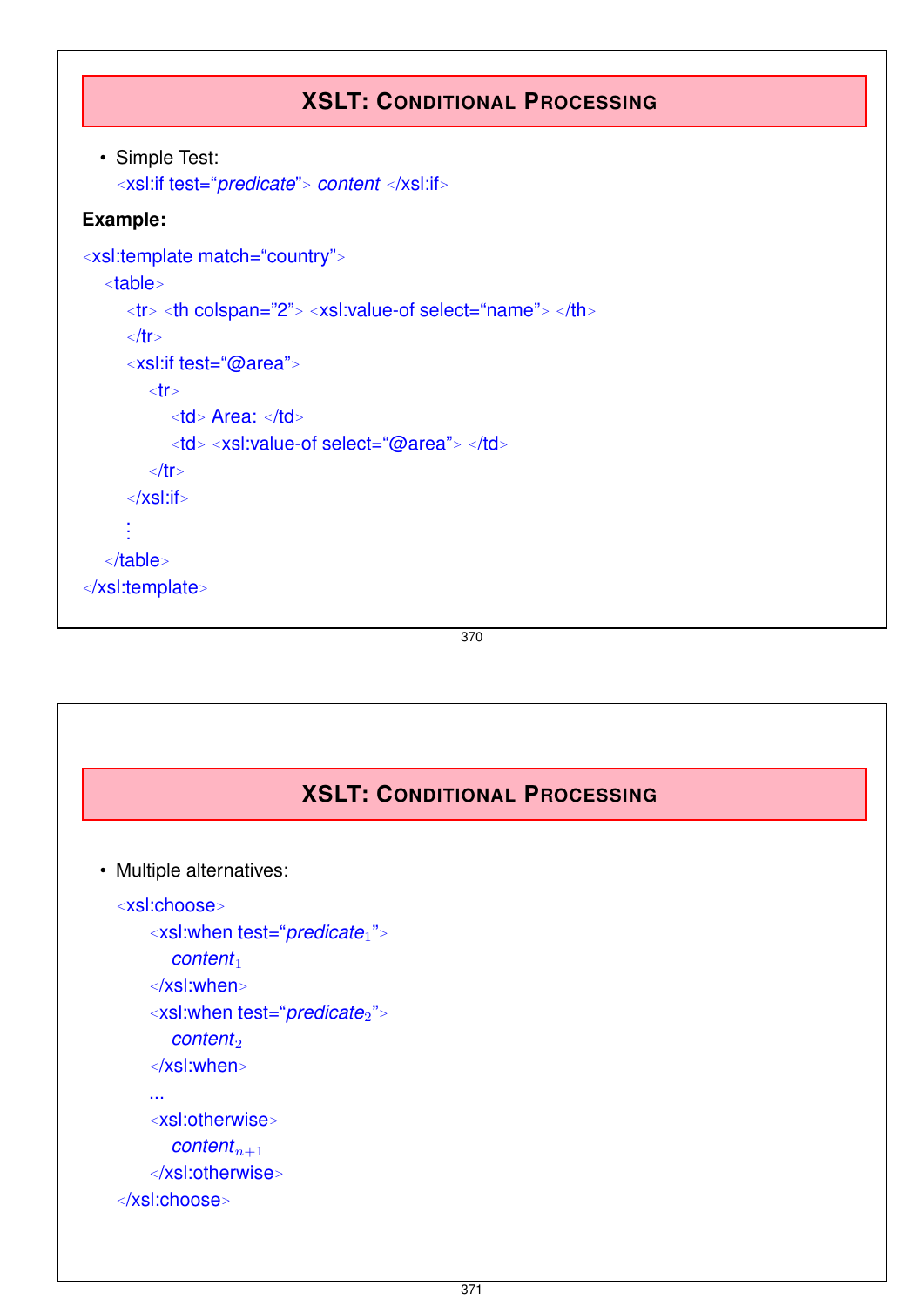## **8.2.5 XSLT: Variables and Parameters**

Variables and parameters serve for binding values to names.

### **VARIABLES**

- variables can be assigned only once (in their definition). A later re-assignment (like in C or Java) is not possible.
- variables can be defined as top-level elements which makes them visible in the whole document (as a constant).
- a variable definition can take place at an arbitrary position inside a template such a variable is visible in all its following siblings, e.g.,
	- **–** a variable before a *<sup>&</sup>lt;*xsl:for-each*<sup>&</sup>gt;* is visible inside the *<sup>&</sup>lt;*xsl:for-each*>*;
	- **–** a variable inside a *<sup>&</sup>lt;*xsl:for-each*<sup>&</sup>gt;* gets a new value for each iteration to store an intermediate value.

372

## **BINDING AND USING VARIABLES**

- value assignment either by a "select" attribute (value is a string, a node, or a set of nodes) *<sup>&</sup>lt;*xsl:variable name="*var-name*" select="*xpath-expr*"/*<sup>&</sup>gt;*
- or as element content (then, the value can be a tree which is generated dynamically by XSLT)

*<sup>&</sup>lt;*xsl:variable name="*var-name*"*<sup>&</sup>gt; content*

*<sup>&</sup>lt;*/xsl:variable*<sup>&</sup>gt;*

• Usage: by select="\$*var-name*"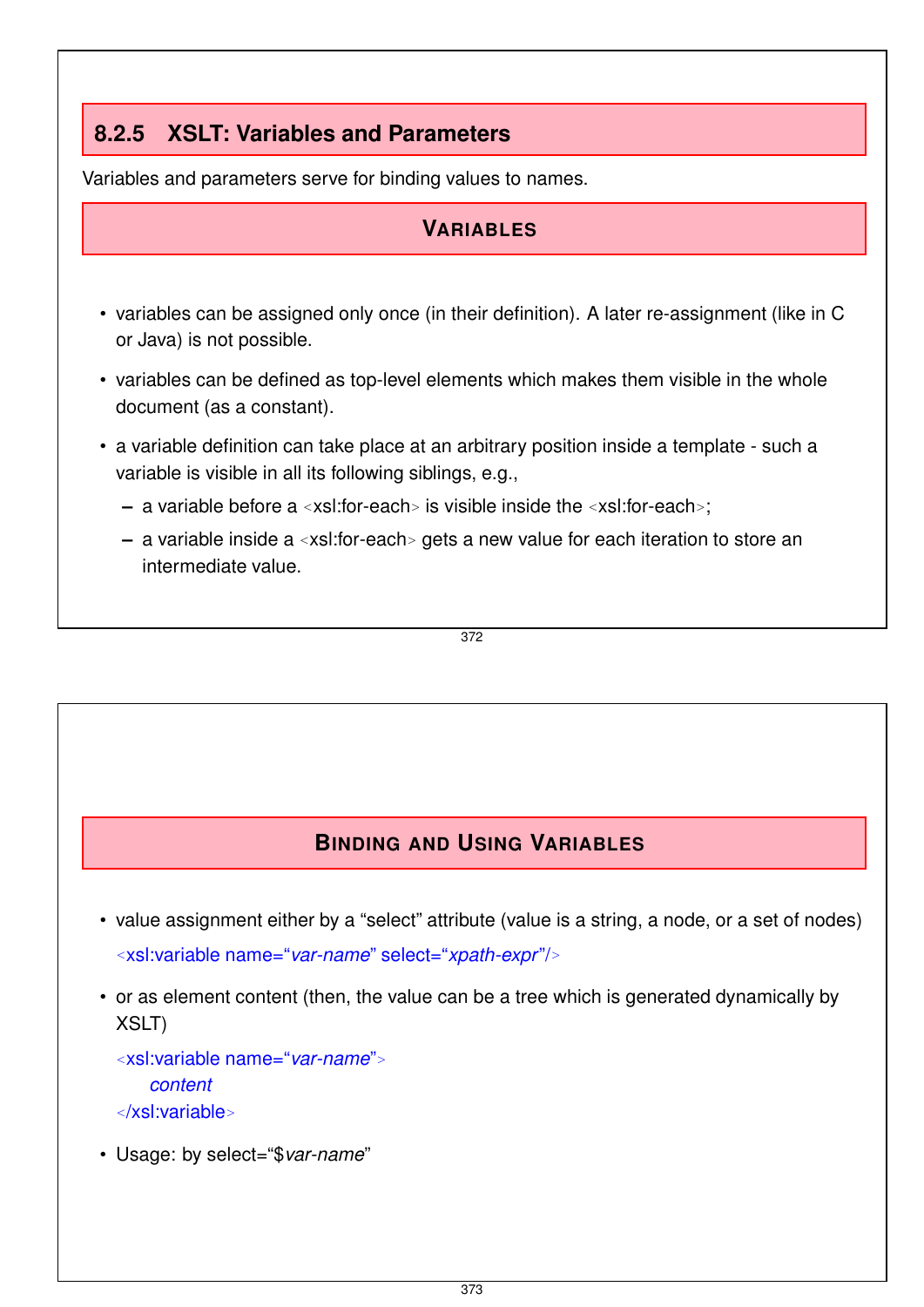### Example: Variables

A simple, frequent use is to "keep" the outer current element when iterating by an xsl:for-each:

- Consider the previous "country"-example
- now: generate a table of all *pairs* of neighbors

```
<xsl:stylesheet xmlns:xsl="http://www.w3.org/1999/XSL/Transform" version="2.0">
<xsl:template match="*">
  <table><xsl:apply-templates select="country"/></table>
\langle xsl:template\rangle<xsl:template match="country">
  <xsl:variable name="mycode" select="@car_code"/>
  <xsl:for-each select="border">
   <tr>
    <td><xsl:value-of select="$mycode"/></td>
    <td><xsl:value-of select="@country"/></td>
   \langle/tr>
  </xsl:for-each>
</xsl:template>
</xsl:stylesheet>
[Filename: XSLT/mondial-neighbors-table.xsl]
```
374

### **PARAMETERS**

- ... similar to variables
- values are communicated to called templates by parameters,
- the definition of parameters is allowed *only at the beginning* of xsl:template elements. The defined parameter is then visible everywhere in the template body.
- the assignment of a value takes place in the calling *<sup>&</sup>lt;*xsl:apply-templates*<sup>&</sup>gt;* or *<sup>&</sup>lt;*xsl:call-template*<sup>&</sup>gt;* element.
- pure call-by-value, no call-by-reference possible.

Remark: since a parameter can be an element with substructures, theoretically, a single parameter is always sufficient.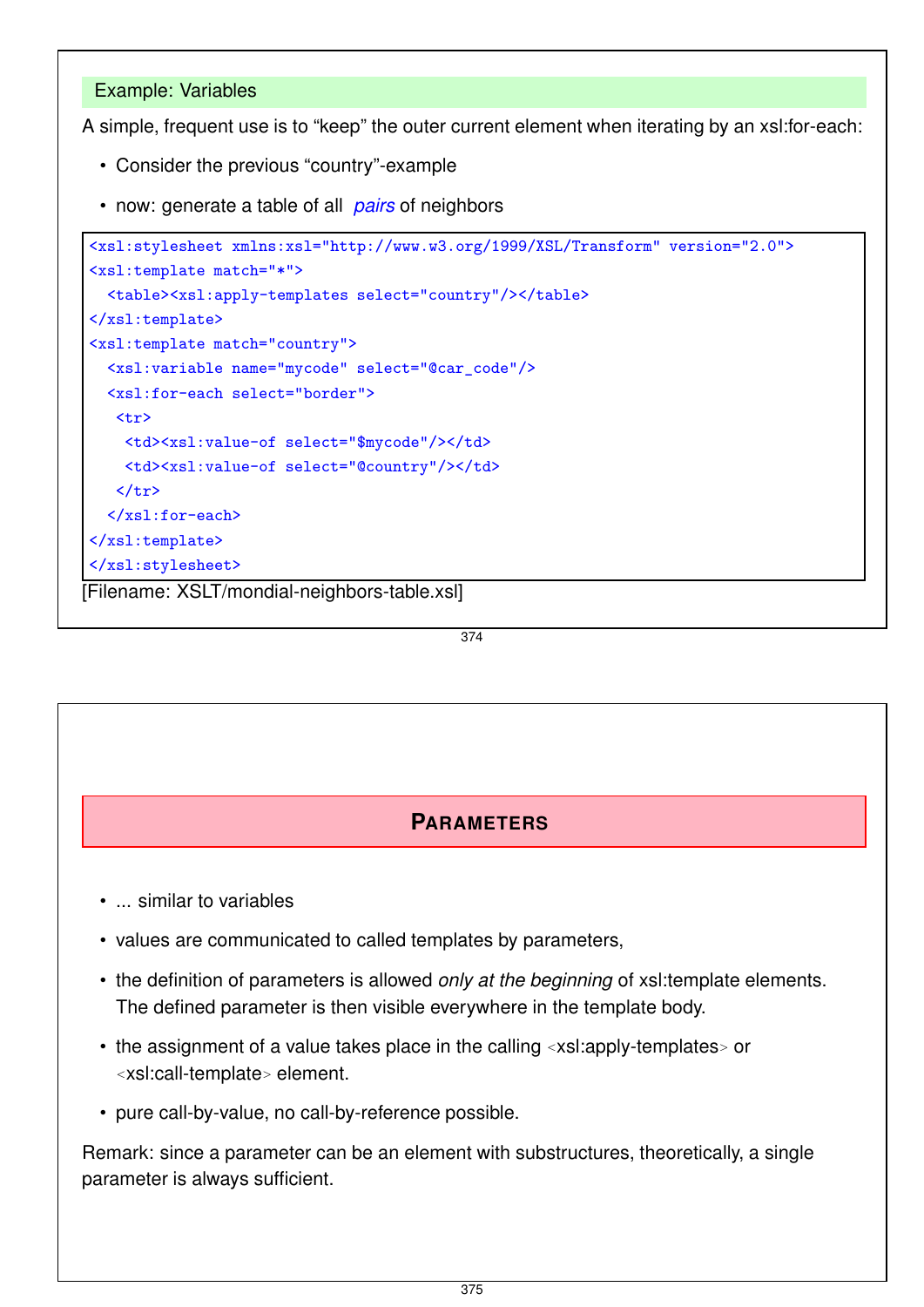

376

### Example: Parameters

Generate a table that lists all organizations with all their members. The abbreviation of the organisation is communicated by a parameter to the country template which then generates an entry:

 $\rightarrow$  next slide [Filename: orgs-and-members.xsl]

### **Exercise 8.3**

- Extend the template such that it also outputs the type of the membership.
- Write an equivalent stylesheet that does not call a template but works explicitly with *<sup>&</sup>lt;*xsl:for-each*>*.
- Give an equivalent XQuery query (same for the following examples).  $\Box$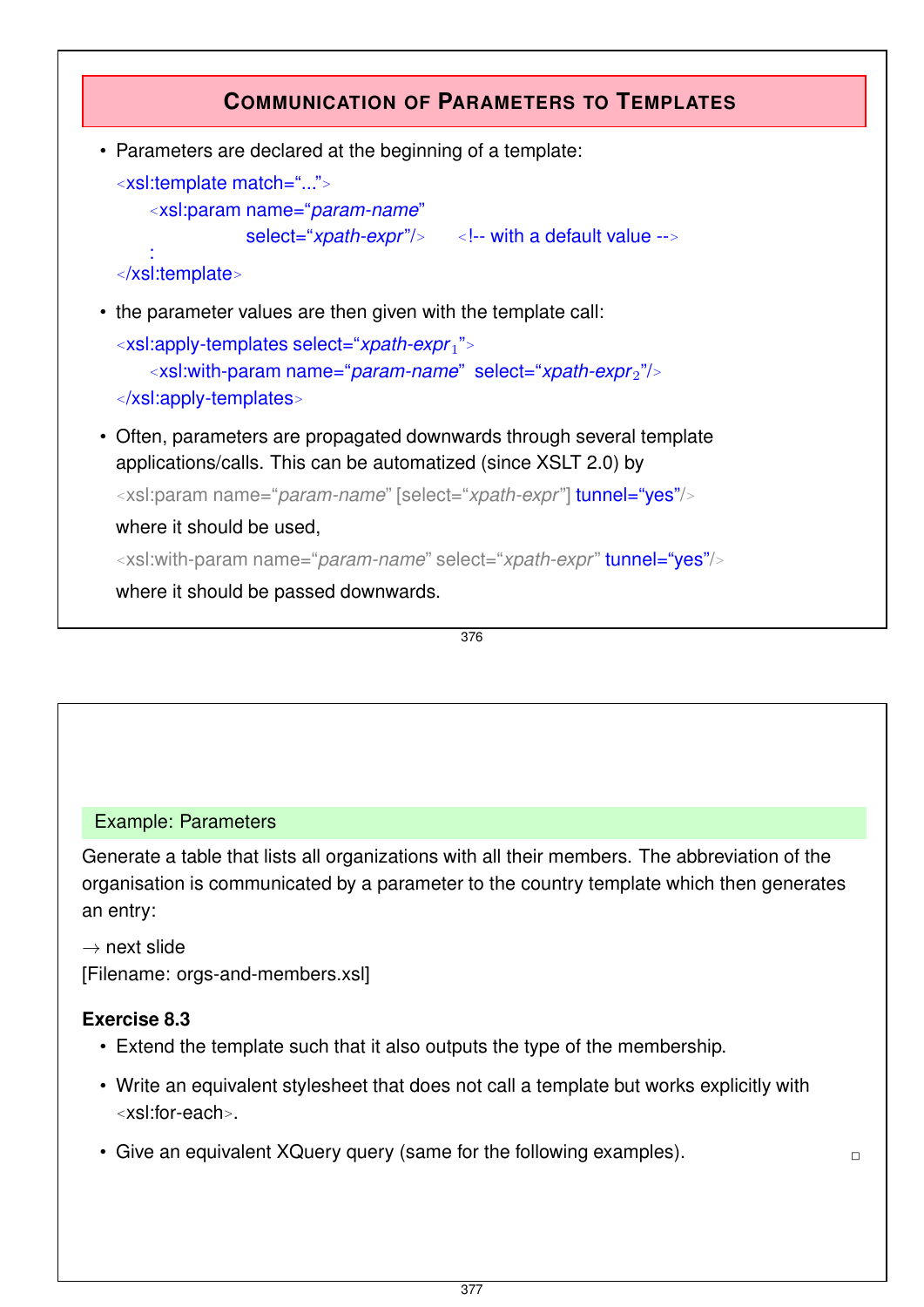

378

## **EXAMPLE/COMPARISON OF MECHANISMS**

**Example:** This example illustrates the implicit and explicit iterations, and the use of variables/parameters

[use file:XSLT/members1.xsl and develop the other variants]

• Generate a list of the form

```
<organization> EU <member>Germany</member>
```
<member>France</member> ... </organization>

- **–** using template-hopping [Filename: XSLT/members1.xsl]
- **–** using xsl:for-each [Filename: XSLT/members2.xsl]
- Generate a list of the form

```
<membership organization="EU" country="Germany"/>
```
based on each of the above stylesheets.

- **–** template hopping: requires a parameter [Filename: XSLT/members3.xsl]
- **–** iteration: requires a variable [Filename: XSLT/members4.xsl]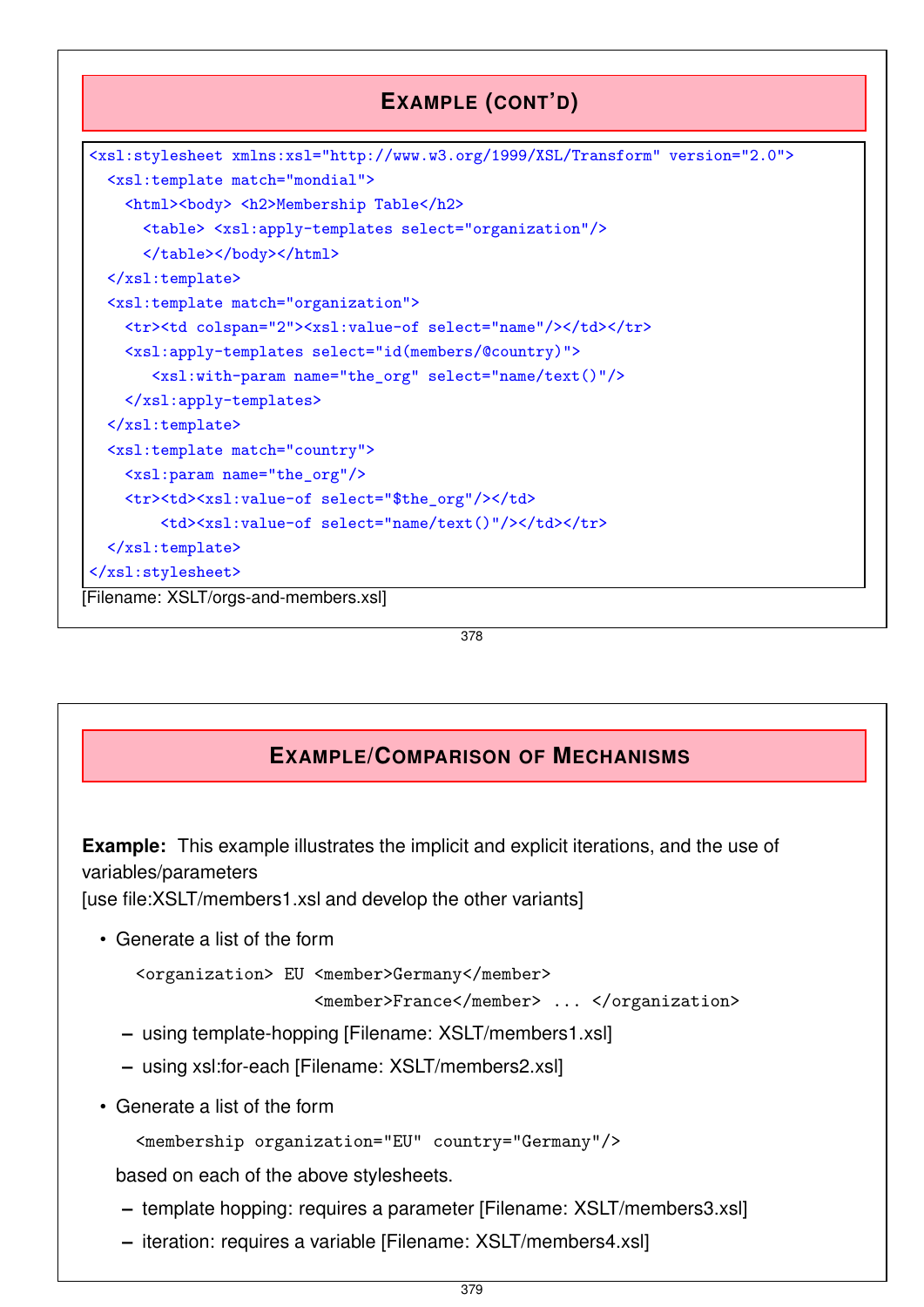## **A POWERFUL COMBINATION: VARIABLES AND CONTROL**

```
<xsl:variable name="var-name">
   contents
</xsl:variable>
```
*Everything* inside the *contents* is bound to the variable – this allows even to generate complex structures by template applications (similar to XQuery's "let"):

```
<xsl:stylesheet xmlns:xsl="http://www.w3.org/1999/XSL/Transform" version="2.0">
 <xsl:template match="mondial">
   <xsl:variable name="bigcities">
     <xsl:apply-templates select="//city"/>
   </xsl:variable>
   <xsl:copy-of select="$bigcities//name[1]"/>
   <xsl:copy-of select="sum($bigcities//population[last()])"/>
 \langle xsl:template\rangle<xsl:template match="city">
   <xsl:if test='number(population[last()])>1000000'>
     <xsl:copy-of select="current()"/>
   \langle xsl:if>
  </xsl:template> </xsl:stylesheet> [Filename: XSLT/letvar.xsl]
```
380

### XQuery's "let" vs. XSLT variables

• XQuery's "let" is a sequence of nodes:

```
let x := for sc in //country[@area > 1000000] return c/name
return x[5] [Filename: XQuery/let-sequence.xq]
```
returns the single, 5th name element *<sup>&</sup>lt;*name*>*Kazakhstan*<*/name*>*.

• XSLT variables have children instead:

```
<xsl:stylesheet xmlns:xsl="http://www.w3.org/1999/XSL/Transform" version="2.0">
<xsl:template match="mondial">
 <xsl:variable name="x">
   <xsl:copy-of select="//country[@area > 1000000]/name"/>
 \langle xs]: variable>
 <xsl:copy-of select="$x/name[5]"/>
</xsl:template>
</xsl:stylesheet> [Filename: XSLT/var-children.xsl]
```
also returns the 5th name element.

- there is a crucial difference if the sub-results are not elements, but text nodes (or numbers!):
	- **–** in XQuery, the variable is then bound to a list of these text nodes;
	- **–** in XSLT, all text "children" of the variable are concatenated to a single text node.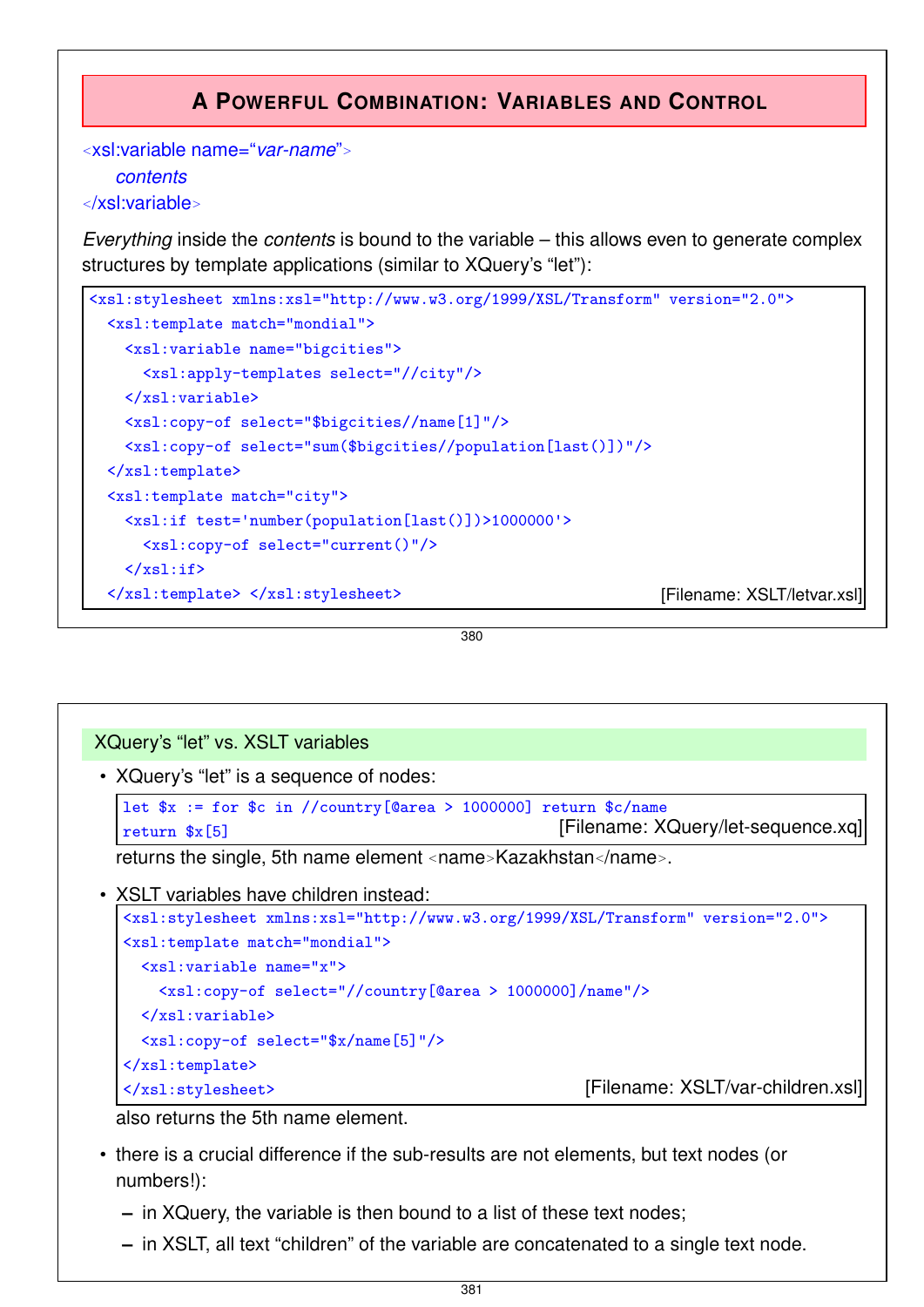```
EXTERNAL PARAMETERS
Stylesheets can be called with external parameters (e.g., from the shell, or from a Java
environment):
  • define formal parameters for the stylesheet:
    <xsl:stylesheet ...>
        <xsl:parameter name="name1"/>
        <xsl:parameter name="name2"/>
          stylesheet contents
          (parameters used as $namei)
    </xsl:stylesheet ...>
  • call e.g. (with saxon)
    saxonXSL bla.xml bla.xsl name<sub>1</sub>=value<sub>1</sub> name<sub>2</sub>=value<sub>2</sub>
 <xsl:stylesheet xmlns:xsl="http://www.w3.org/1999/XSL/Transform" version="2.0">
  <xsl:param name="country"/>
 <xsl:template match="mondial">
  <xsl:copy-of select="//country[name=$country]"/>
  </xsl:template>
 </xsl:stylesheet> [Filename: XSLT/external-param.xsl]
```
382

## **8.2.6 XSLT: Miscellaneous**

**SORTING**

For the set-based XSLT elements

- xsl:apply-templates and
- xsl:for-each

it can be specified whether the elements should be processed in the order of some key:

```
<xsl:sort select="xpath-expr"
   data-type = {``text"|``number"}order = {"descending"|"ascending"}/>
```
- "select" specifies the values according to which the nodes should be ordered (evaluated wrt. the node as context node),
- "data-type" specifies whether the ordering should be alphanumeric or numeric,
- "order" specifies whether the ordering should be ascending or descending,
- if an "xsl:apply-templates"- or "xsl:for-each" element has multiple "xsl:sort" subelements, these are applied in a nested way (as in SQL).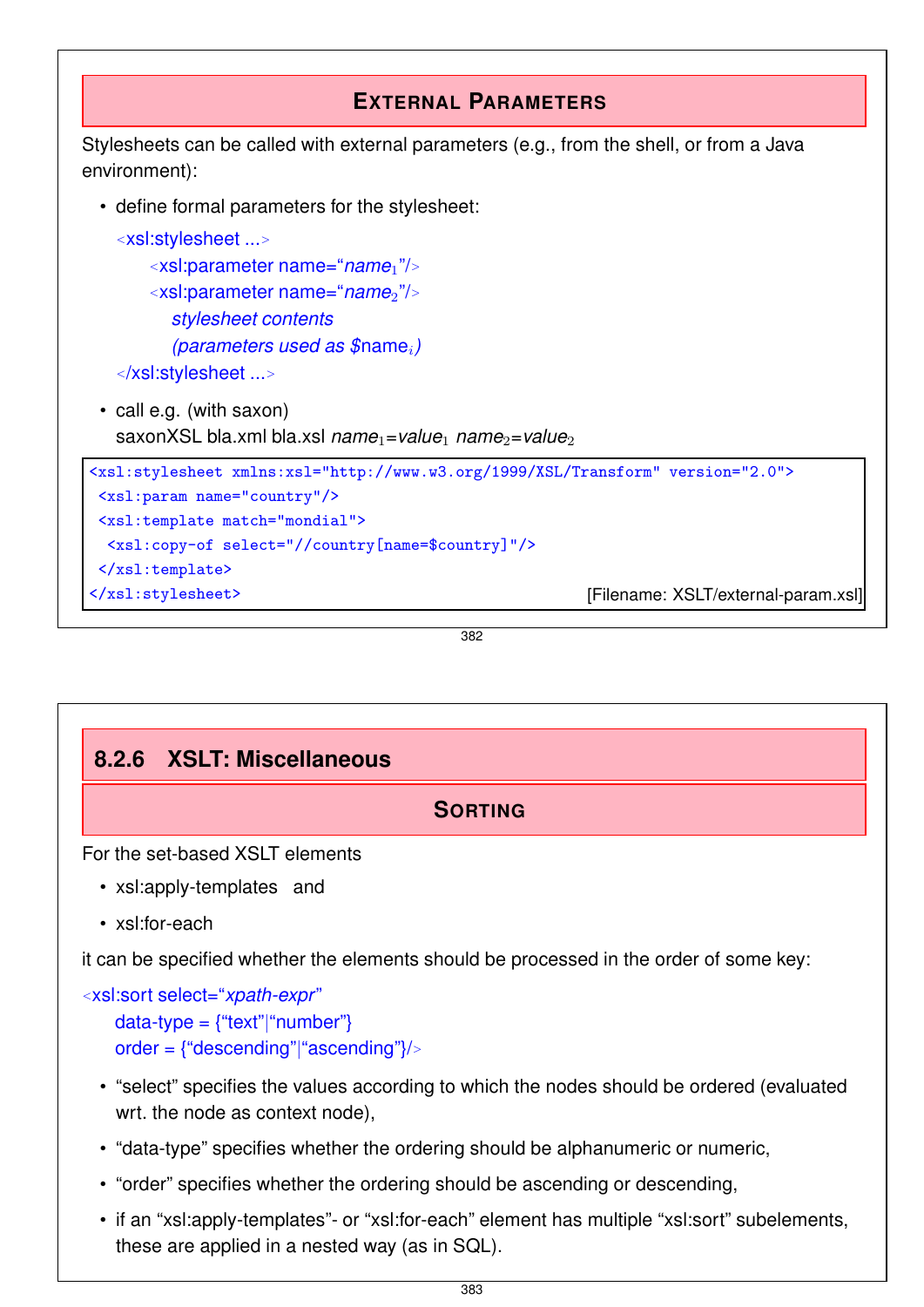

[Filename: XSLT/sorting.xsl]

• ".//elevation[1]" results in two values (source/elevation, estuary/elevation) for rivers (cf. Slide 221).

XTTE1020: A sequence of more than one item is not allowed as the @select attribute of xsl:sort (<elevation>, <elevation>)

384

## **GROUPING (SINCE XSLT 2.0)**

Extends the *<sup>&</sup>lt;*xsl:for-each*<sup>&</sup>gt;* concept to groups:

*<sup>&</sup>lt;*xsl:for-each-group select="*xpath-expr*" group-by="*local-key*"*<sup>&</sup>gt; content*

*<sup>&</sup>lt;*/xsl:for-each-group*<sup>&</sup>gt;*

Inside the content part:

- current element is the *first* element of the current group  $\Rightarrow$  for accessing/returning the whole group, something else must be used:
- current-group() returns the sequence of all elements of the current group (e.g., current-group()/name for all their names); can e.g. be used for aggregation
- current-grouping-key() returns the current value of the grouping key
- position() returns the number of the current group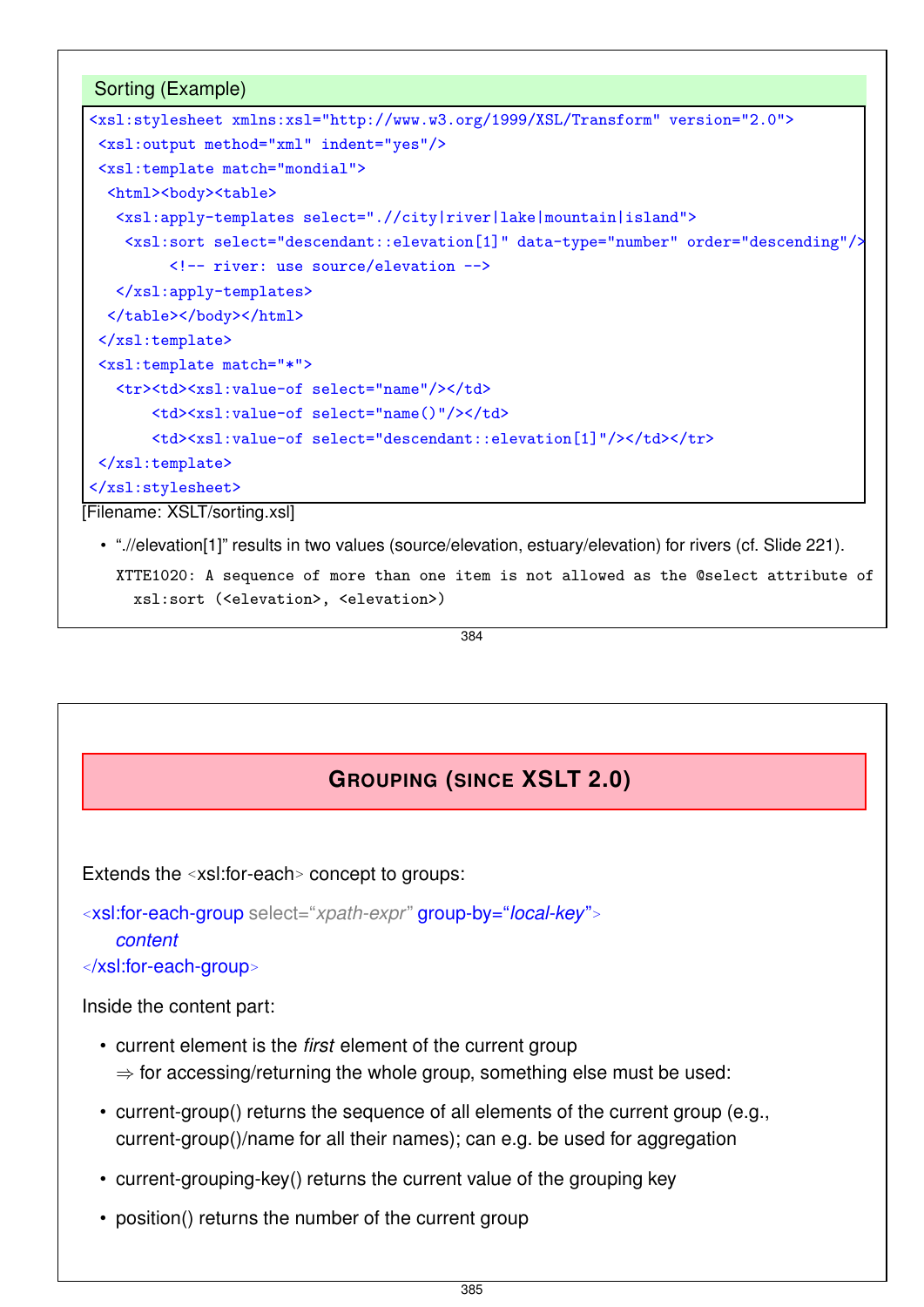### Grouping (Example)

```
<xsl:stylesheet xmlns:xsl="http://www.w3.org/1999/XSL/Transform" version="2.0">
<xsl:output method="xml" indent="yes"/>
<xsl:template match="mondial">
 <xsl:for-each-group select="country" group-by="encompassed/@continent">
  <continent nr="{position()}">
   <xsl:copy-of select="id(current-grouping-key())/name"/>
   <xsl:copy-of select="current-group()/name"/>
  </continent>
 </xsl:for-each-group>
\langle xsl:template\rangle</xsl:stylesheet>
```
[Filename: XSLT/for-each-group.xsl]

### **Exercise 8.4**

Do the same in XQuery (note: use "let" for the group).  $\Box$ 

386

### **HANDLING NON-XSLT NAMESPACES IN XSLT**

- namespaces used in the queried document (e.g., xhtml)
- namespaces to be used in the generated document
- namespaces used in the XSLT stylesheet (xsd, fn, ...)

Declare the namespaces in the surrounding *<sup>&</sup>lt;*xsl:stylesheet*<sup>&</sup>gt;* element:

```
<xsl:stylesheet xmlns:xsl="http://www.w3.org/1999/XSL/Transform"
                xmlns:ht="http://www.w3.org/1999/xhtml"
                version="2.0">
```
tells the XSL processor that the namespace bound to 'http://www.w3.org/1999/xhtml' is denoted by "ht:" in this document. (and *<sup>&</sup>lt;*ht:body*<sup>&</sup>gt;* is different from *<sup>&</sup>lt;*body*>*)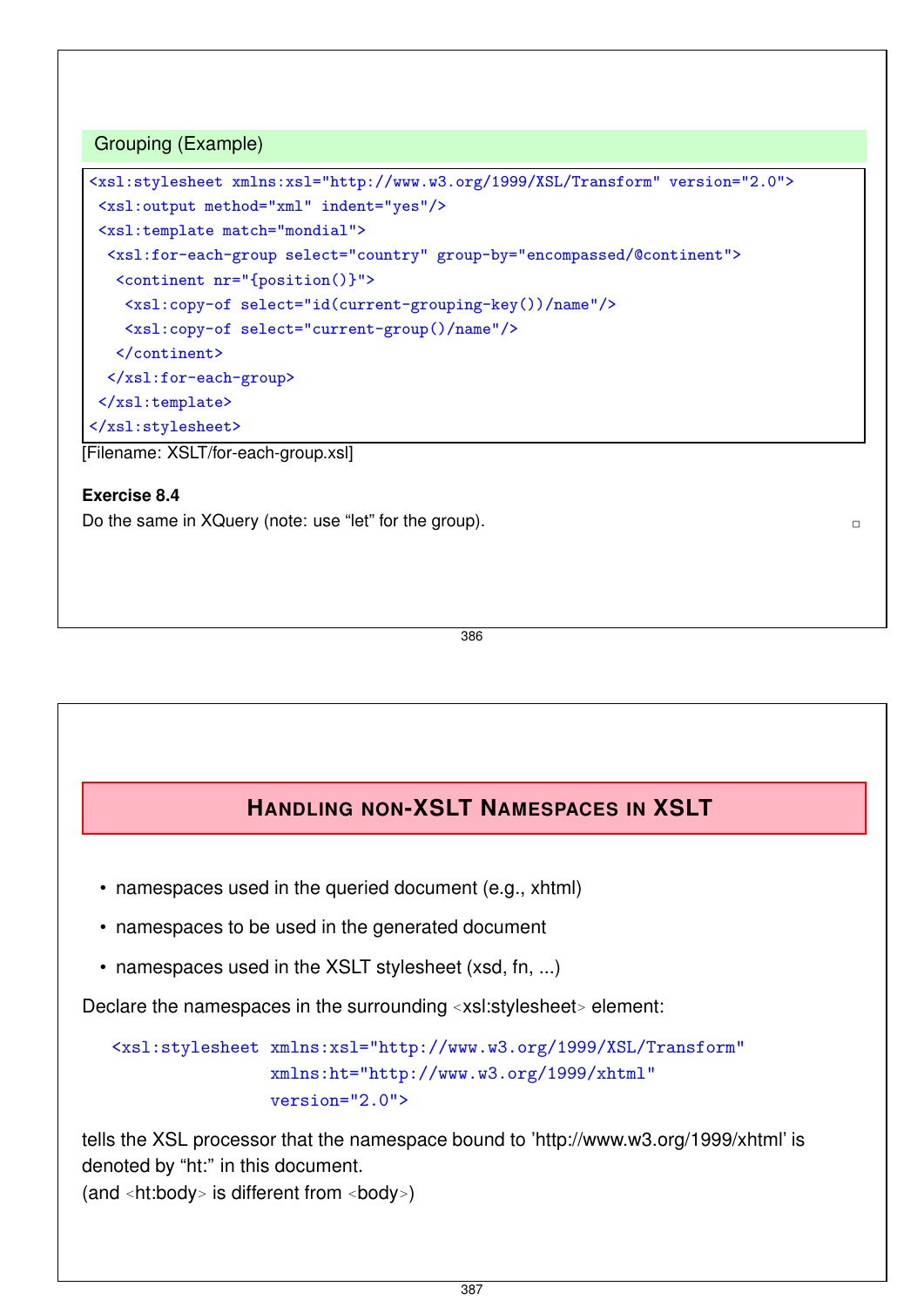Querying XHTML documents with namespace

```
\leq ! -call: saxonXSL http://www.dbis.informatik.uni-goettingen.de/index.html
                 xsl-html.xsl
 note: takes some time ...
-->
<xsl:stylesheet xmlns:xsl="http://www.w3.org/1999/XSL/Transform"
                 xmlns:ht="http://www.w3.org/1999/xhtml"
                 version="2.0">
<xsl:output method="xml" indent="yes"/>
<xsl:template match="/">
 <result>
  <xsl:copy-of select="//ht:li"/>
 \langleresult>
\langle xsl:template \rangle</xsl:stylesheet>
[Filename: XSLT/xsl-html.xsl]
```
388

## **FUNCTIONS**

• the functions and operators from "XQuery Functions and Operators" (e.g., aggregations) and math operators are also available in XSLT.

```
User-Defined Functions (since XSLT 2.0)
```

```
<xsl:function name="local-ns:fname">
   <xsl:param name="param1"/>
     :
   <xsl:param name="paramn"/>
```

```
contents
```
*<sup>&</sup>lt;*/xsl:function*<sup>&</sup>gt;*

- the *local-ns* must be declared by xmlns:*local-ns*='*uri*' in the xsl:stylesheet element;
- function can then be used with *n* parameters in "select='...'" XPath expressions; e.g., *<sup>&</sup>lt;*xsl:value-of select="*local-ns*:*fname*(*value*1,. . . ,*valuen*)"/*<sup>&</sup>gt;*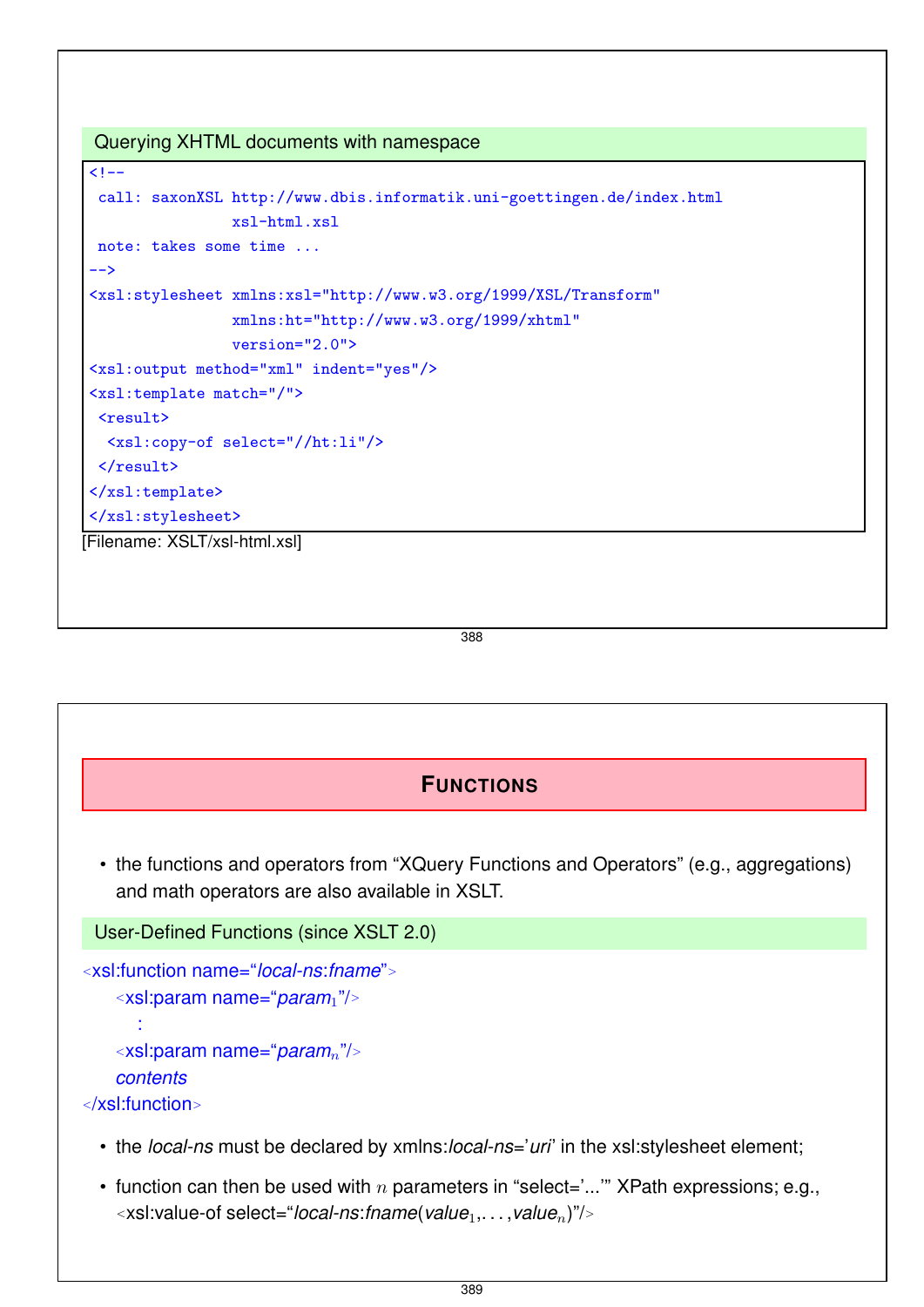## **XSLT EXCEPTION HANDLING**

- again, like in Java: try-catch, XSLT-ized
- recall Slide 296 (XQuery error handling) and the XPath error() function
- *<sup>&</sup>lt;*xsl:try . . . *<sup>&</sup>gt;* . . . *<sup>&</sup>lt;*/xsl:try*<sup>&</sup>gt;* inside anything applies *either* to its select="..." attribute or to its contents (each of them generates the "result" when successfully evaluating);
- contains one or more *<sup>&</sup>lt;*xsl:catch errors="*the errors to be caught; default \**" . . . *<sup>&</sup>gt;* . . . *<sup>&</sup>lt;*/xsl:catch*<sup>&</sup>gt;* elements; each of them with a @select attribute or contents that generate output,
- see documentation: boolean xsl:try/@rollback-output in case of real result streaming!

390

## **XSLT DEBUGGING**

- if something is not working correctly, it is hard to debug an XSLT stylesheet ...
- *<sup>&</sup>lt;*xsl:message . . . *<sup>&</sup>gt; the message ... <sup>&</sup>lt;*/xsl:message*<sup>&</sup>gt;*
- outputs *the message ...* to stdout which is important in case that the XSL output is written silently to another file)
- the content of the message can be any XSLT e.g., it might use xsl:value-of statements reporting the value of some variables;
- @terminate="yes" additionally immediately terminates the processing.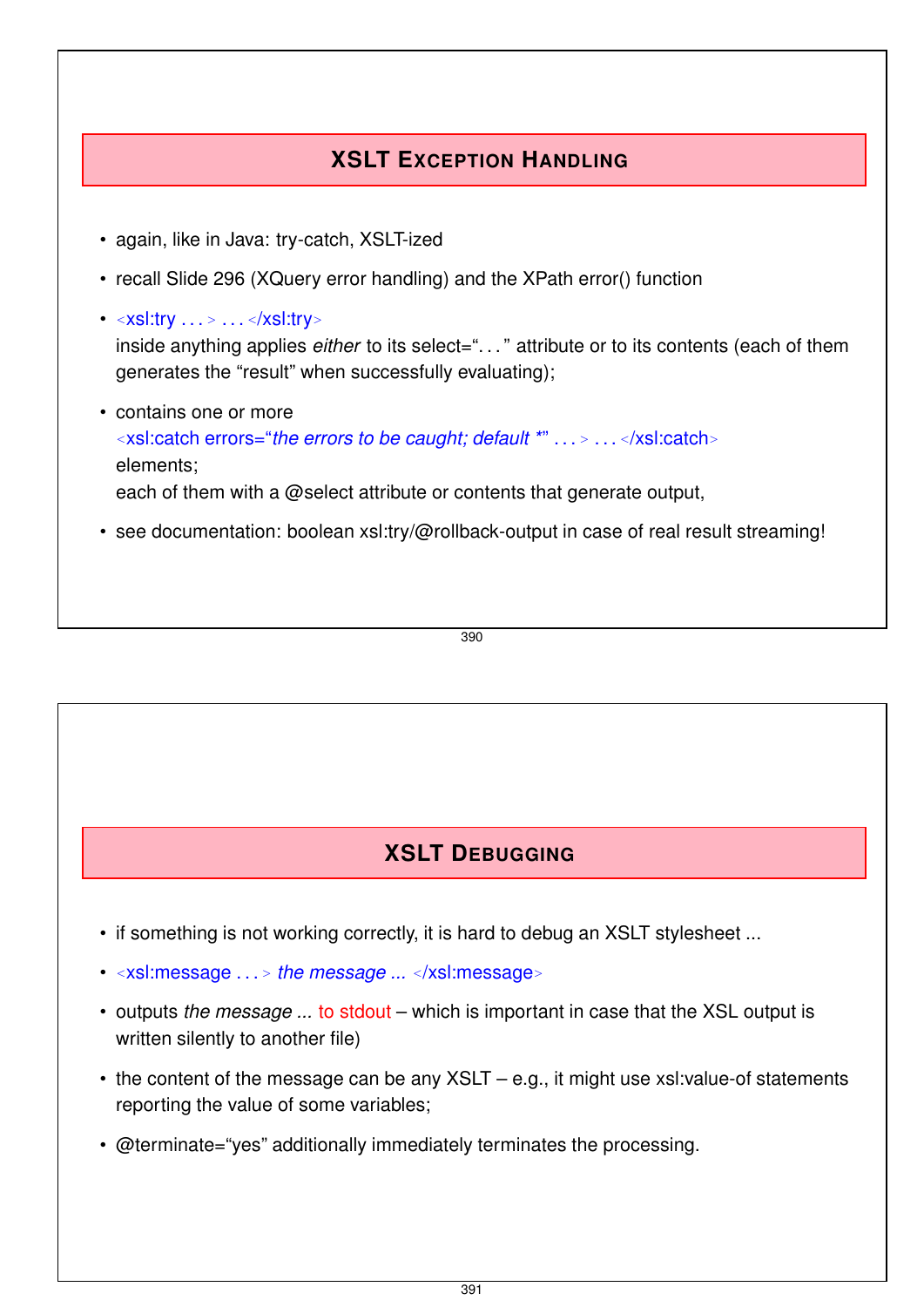## Debugging Example <xsl:stylesheet xmlns:xsl="http://www.w3.org/1999/XSL/Transform" version="2.0"> <xsl:template match="mondial"> <xsl:apply-templates select="country"/>  $\langle xsl:template \rangle$ <xsl:template match="country"> <xsl:value-of select=".//city/name"/> <xsl:if test="name='Namibia'"> <xsl:message terminate="yes"> <xsl:value-of select="population"/> Stop here. </xsl:message>  $\langle xsl:if\rangle$ </xsl:template> </xsl:stylesheet>

[Filename: XSLT/message.xsl]

• note: in presence of parallelization (in normal processing, the output is later serialized correctly), the processing is immediately interrupted in case of message/@terminate="yes". Then, previous output before the message might be interrupted/missing.

$$
\overline{392}
$$

## **XSL:OUTPUT**

- (cf. Slide 360) top level element *<sup>&</sup>lt;*xsl:output *attributes*/*<sup>&</sup>gt;*
- method="xml|html|xhtml|text" indent="yes|no" control some output formatting (mainly if humans will read it),
- Note: the XML declaration *<sup>&</sup>lt;*?xml version="1.0"*<sup>&</sup>gt;* and a (optional) DTD reference *<sup>&</sup>lt;*!DOCTYPE mondial SYSTEM "mondial.dtd"*<sup>&</sup>gt;* are *not* part of the XML tree, but belong to the document node. They can also be controlled via xsl:output:
- omit-xml-declaration = "yes" | "no"
- doctype-public = *string* doctype-system = *string*
- ... and what about associating an XSL stylesheet with the output?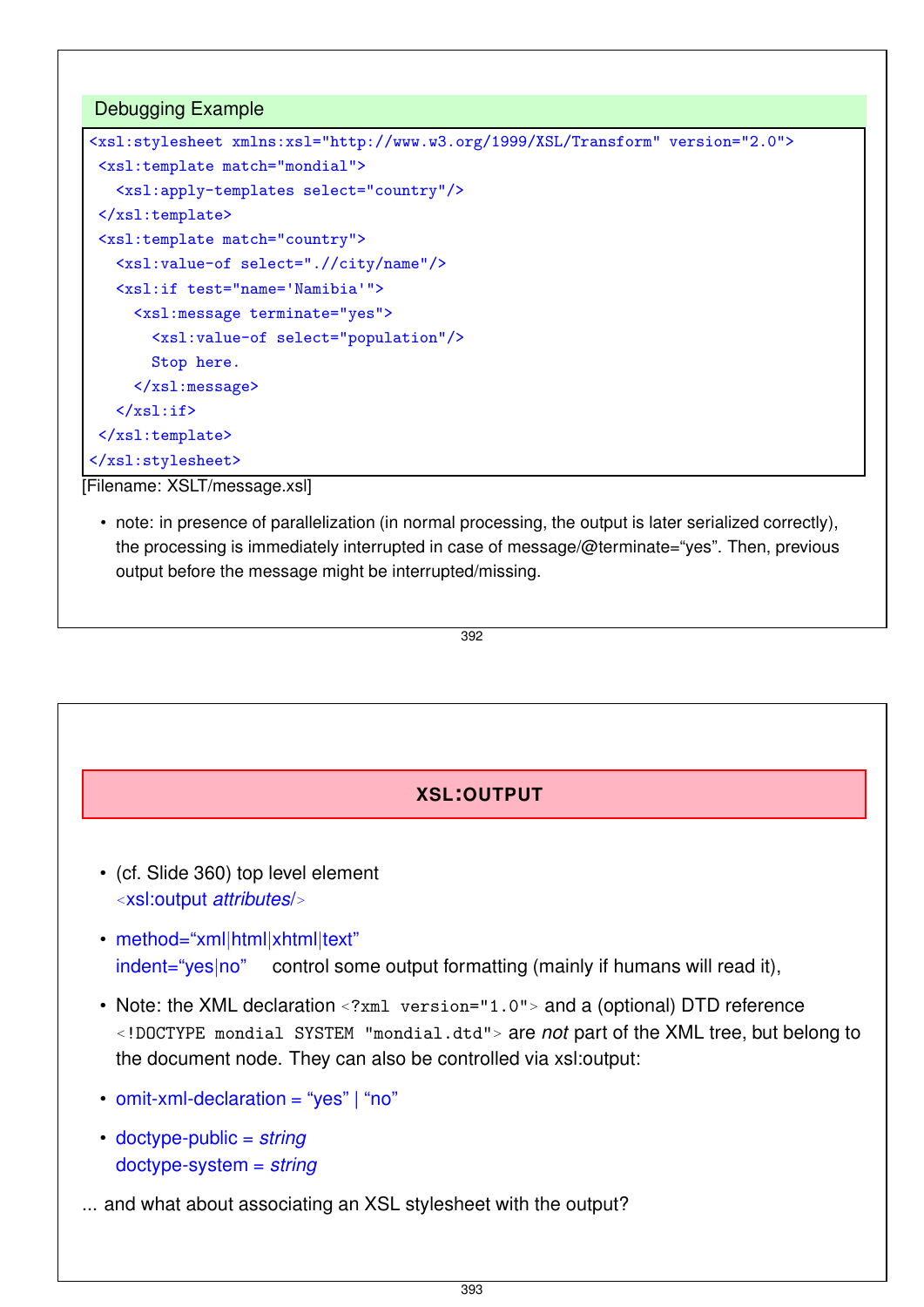## **GENERATING PROCESSING INSTRUCTIONS**

- Things in *<sup>&</sup>lt;*? . . . ?*<sup>&</sup>gt;* are *Processing Instructions*, and they are intended for some processing tool.
- They are generated by the constructor *<sup>&</sup>lt;*xsl:processing-instruction . . . /*>*.
- e.g., associate an XSL- or CSS-stylesheet with the generated document (here: mondial-simple.xsl from Slide 341 and 348):

```
<xsl:stylesheet xmlns:xsl="http://www.w3.org/1999/XSL/Transform" version="2.0">
<xsl:template match="mondial">
<xsl:processing-instruction name="xml-stylesheet"
     select="('href="mondial-simple.xsl"', 'type="text/xsl"')"/>
 \text{Comdial} <!-- copy the small countries to the result -->
   <xsl:copy-of select="country[100>@area]"/> </mondial>
  </xsl:template> </xsl:stylesheet> [Filename: XSLT/pi.xsl]
```

```
<?xml version="1.0" encoding="UTF-8"?>
<?xml-stylesheet href="mondial-simple.xsl" type="text/xsl"?>
<mondial><country car_code="MC" ...></>... </mondial>
```
(the output is (maybe) located at XSLT/pi-created.xml)

394

## **ACCESS TO DATA FROM MULTIPLE SOURCE DOCUMENTS**

- using the doc()-function from XPath: (for historical compatibility, XSLT also allows to call it "document()")
- recall that an XML Catalog can be used for providing DTDs etc. (cf. Slides 235 ff.)

```
<xsl:stylesheet xmlns:xsl="http://www.w3.org/1999/XSL/Transform"
                   xmlns:ht="http://www.w3.org/1999/xhtml"
                  version="2.0">
<xsl:output method="xml" indent="yes"/>
\langle xsl:template \text{ match} = \frac{n}{s} \rangle <!-- \frac{n}{s}, so one can call it for any xml document -->
 <result>
  <xsl:copy-of
    select="doc('http://www.dbis.informatik.uni-goettingen.de/index.html')//ht:li"/>
 \langleresult>
\langle xsl:template \rangle</xsl:stylesheet>
[Filename: XSLT/web-queries.xsl]
```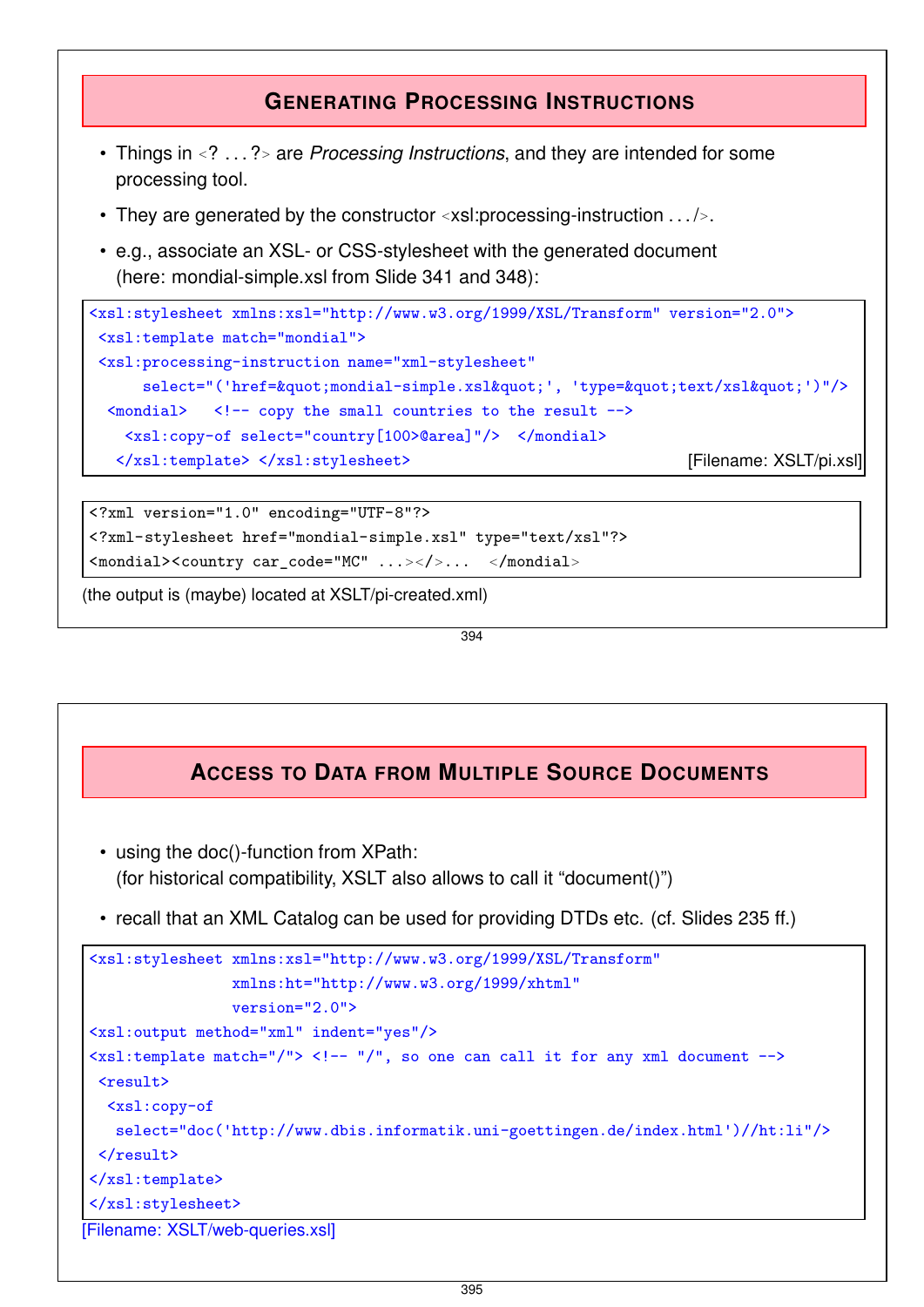### **GENERATION OF MULTIPLE INSTANCES**

- controlling output to different files (since XSLT 2.0): *<sup>&</sup>lt;*xsl:result-document href="*output-file-url*"*<sup>&</sup>gt; generate output <sup>&</sup>lt;*/xsl:result-document*<sup>&</sup>gt;*
- note: generates directories if required.

```
<?xml version="1.0" encoding="utf-8"?>
<xsl:stylesheet xmlns:xsl="http://www.w3.org/1999/XSL/Transform" version="2.0">
 <xsl:output method="xml" indent="yes"/>
 <xsl:template match="*">
  <xsl:result-document href="tmp/countries.xml">
    <countries><xsl:apply-templates select="country"/></countries>
  </xsl:result-document>
  <xsl:result-document href="tmp/organizations.xml">
    <organizations><xsl:apply-templates select="organization"/></organizations>
  </xsl:result-document>
 \langle xsl:template \rangle<xsl:template match="country"><xsl:copy-of select="name"/></xsl:template>
 <xsl:template match="organization"><xsl:copy-of select="name"/></xsl:template>
</xsl:stylesheet>
[Filename: XSLT/redirected-output.xsl]
```
396

### **GENERATION OF MULTIPLE INSTANCES**

- also possible with dynamically computed filenames:
	- Generate a file for each country:

```
<?xml version="1.0" encoding="utf-8"?>
<xsl:stylesheet xmlns:xsl="http://www.w3.org/1999/XSL/Transform" version="2.0">
 <xsl:output method="xml" indent="yes"/>
 <xsl:template match="*">
    <xsl:apply-templates select="country"/>
 \langle xsl:template \rangle<xsl:template match="country">
  <xsl:variable name="filename" select="concat('tmp/',@car_code)"/>
  <xsl:result-document href="{$filename}">
   <xsl:copy-of select="name"/>
  </xsl:result-document>
 </xsl:template>
</xsl:stylesheet>
[Filename: XSLT/redirected-output-countries.xsl]
```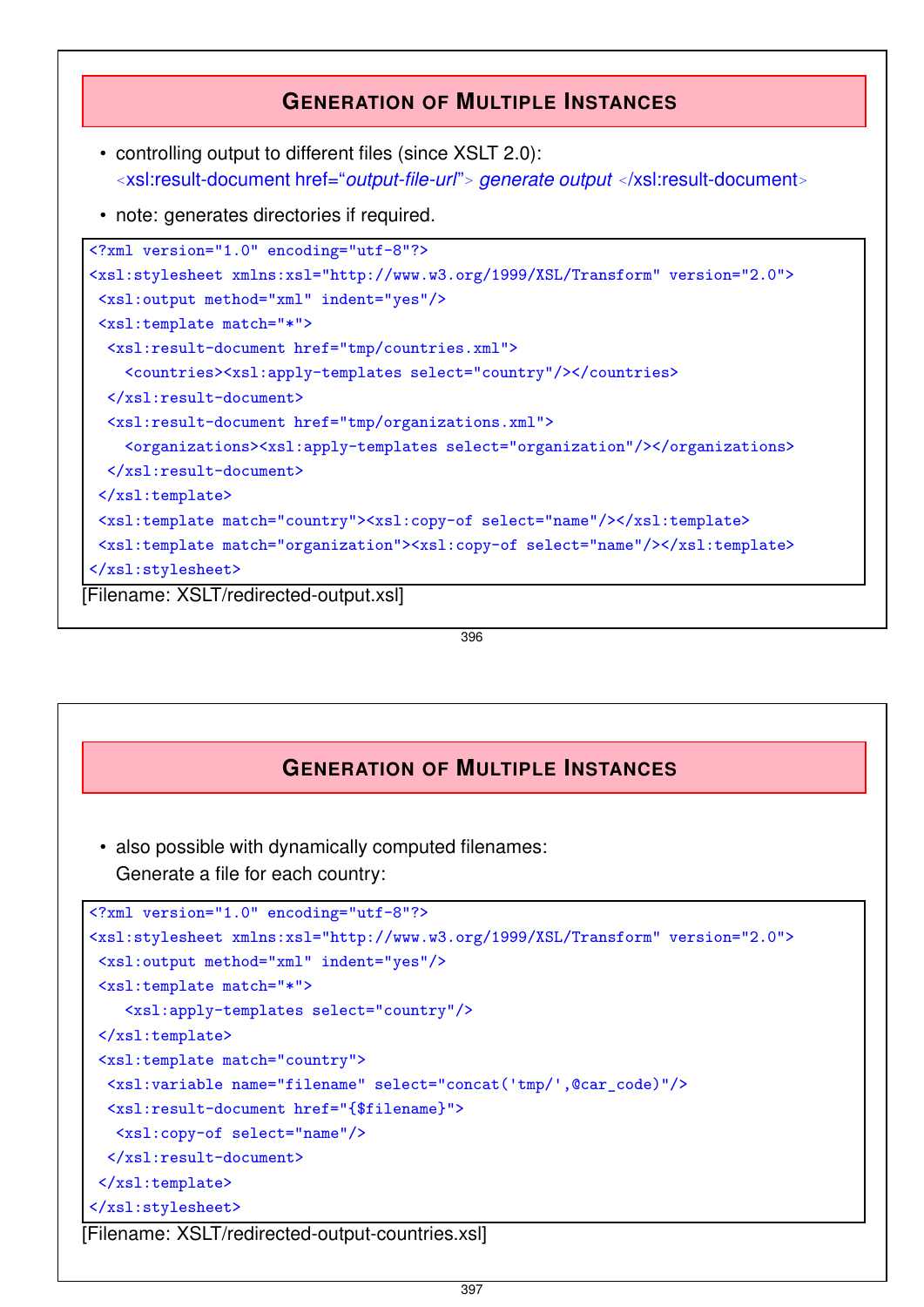## **IMPORT MECHANISMS**

XSL-stylesheets can import other stylesheets (i.e., they import their rules):

- *<sup>&</sup>lt;*xsl:include href="*url*"/*<sup>&</sup>gt;* for conflict-free stylesheets,
- *<sup>&</sup>lt;*xsl:import href="*url*"/*<sup>&</sup>gt;* definitions of the importing document have higher priority than definitions from the imported documents, the xsl:import subelements must precede all other subelements.

Example: DBIS Web pages

- general macros, frames etc. as templates in separate files
- individual page content in XML
- stylesheets generate Web pages from XML content file

398

## **8.3 XSL-FO**

XSL-FO specifies *formatting objects*, that are added to a result tree and describe the later formatting

- page layout, areas, frames, indentation,
- colors, fonts, sizes,
- structuring, e.g. lists, tables ...

 $XSL-FO$  provides similar concepts as known from  $ET<sub>F</sub>X$ .

FO-objects are e.g. (Namespace fo:) fo:block, fo:character, display-graphic, float, footnote, inline-graphic, list-block, list-item, list-item-body, list-item-label, multi-case, page-number, page-number-citation, region-before/after, region-body, simple-link, table, table-and-caption, table-body, table-caption, table-cell, table-column, table-footer, table-header, table-row.

• Each of these objects has appropriate attributes.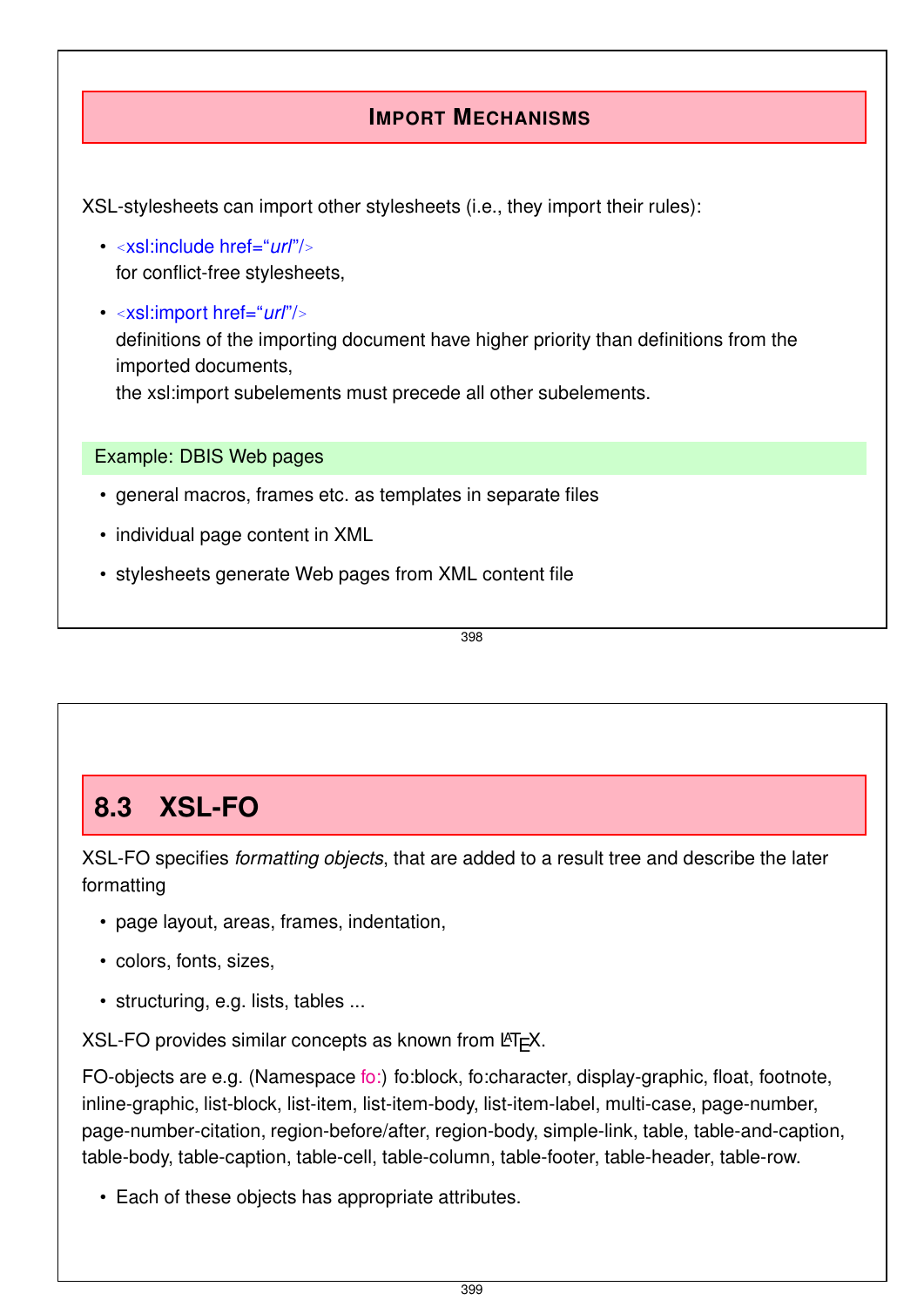## **XSL-FO**

- result tree contains *formatting objects* elements
- the result tree is then input to a formatter that generates HTML/LAT<sub>EX</sub>/RTF/PDF etc.
- currently only understood by
	- **–** FOP (originally by James Tauber, now by Apache), a Java program that translates XML documents that include XSL-FO-markup to PDF:
		- http://xml.apache.org/fop/
	- **–** Adobe Document Server (XML → PDF)
- the same idea is followed by the XML-based DocBook markup language, which is (mainly) used for technical documentation; transformed by XSLT stylesheets into XHTML, man pages, PDF etc.

400

## **8.4 XSLT: Language Design in the XML-World**

- XSLT is itself in XML-Syntax
- there is a DTD for XSLT: http://www.w3.org/TR/xslt#dtd
- $\Rightarrow$  Analogously, there is an XML syntax for XQuery: XQueryX, http://www.w3.org/TR/xqueryx-3.
	- XSLT uses an own *namespace*, xsl:....
	- there are several further languages of this kind (programming languages, markup languages, representation languages ...): XLink, XML Schema, SOAP (Simple Object Access Protocol) WSDL (Web Services Description Language) OWL (Web Ontology Language) DocBook ... lots of application-specific languages.